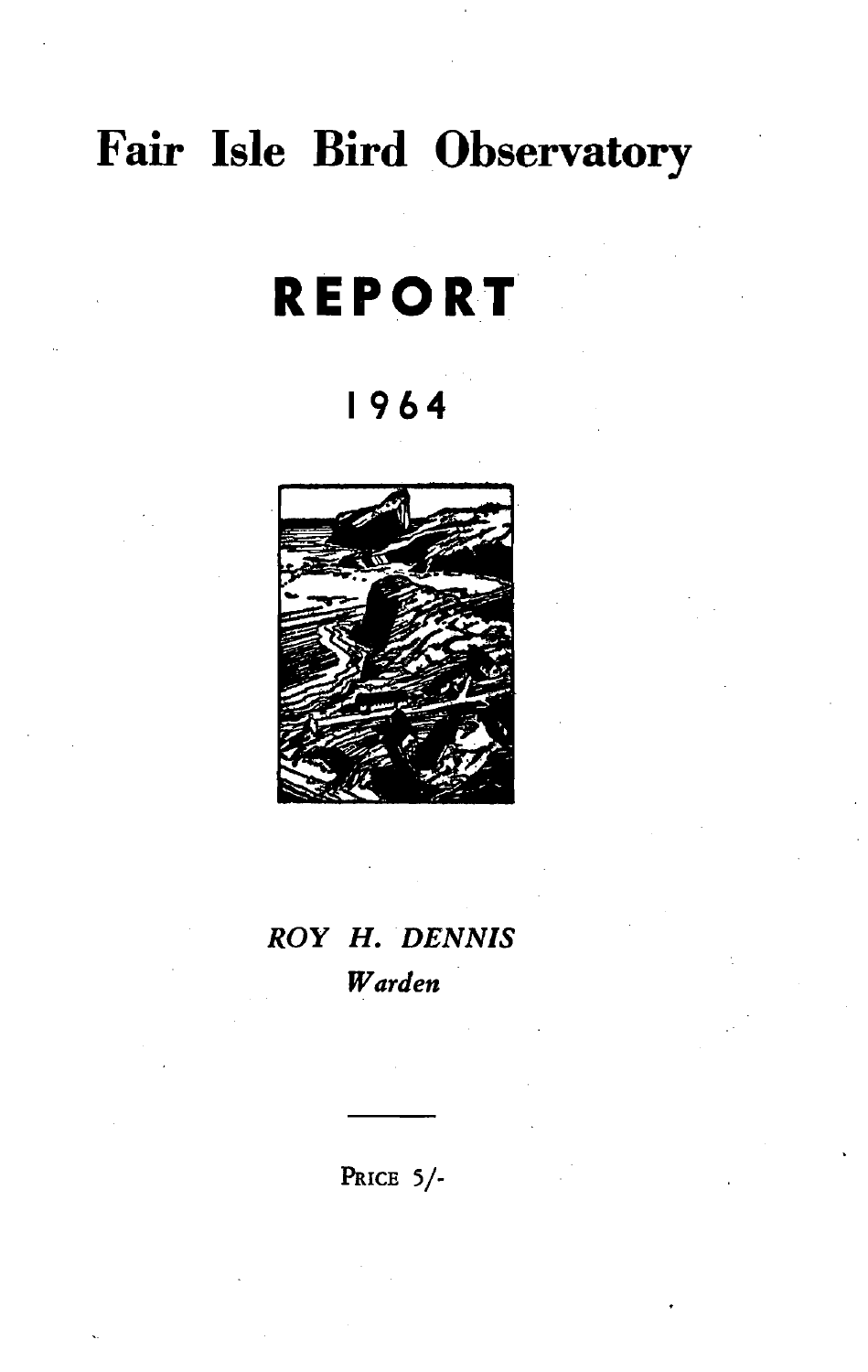### *Fair Isle Bird Observatory Trust*

#### *Trustees*

\*Mr D. G. Andrew; Dr John Berry; \*Mr A. G. S. Bryson; Dr James W. Campbell; \*Sir Charles G. Connell; Dr F. Fraser Darling; \*Dr W. J. Eggeling; Mr James Fisher; Cmdr. Sir G. Hughes-Onslow, R.N.; Mr G. T. Kay; \*Professor M. F. M. Meiklejohn; Col. R. Meinertzhagen; Mr E. M. Nicholson; Dr Ian D. Pennie; Mr Peter Scott; Mr P. J. Sellar; \*Mr Peter Slater; Dr A. C. Stephen; Sir A. Landsborough Thomson; \*Mrs Irene Waterston: \*Professor V. C. Wynne-Edwards.

*Ohairman-\*Sir* Arthur B. Duncan.

*Hon. Secretary-\*Mr* George Waterston, 21 Regent Terr., Edinburgh, 7. *Hon. Treasurer*-\*Mr Ian R. Pitman, 48 Castle Street, Edinburgh, 2. \*denotes Member of Executive Committee.

*Warden-Mr* Roy H. Dennis, The Bird Observatory, Fair Isle, Shetland. (Tel. Fair Isle 8).

*Solicitors-J.* & F. Anderson, W.S., 48 Castle Street, Edinburgh, 2. *Auditors* Lindsay, Jamieson and Haldane, CA., 24 St Andrew Square, Edinburgh.

Bankers-The Bank of Scotland, 64 George Street, Edinburgh, 2.

ANNUAL SUBSCRIPTION - *Friend of Fair Isle* - ONE GUINEA.

Please support by Donation or Legacy-

THE FAIR ISLE BIRD OBSERVATORY ENDOWMENT FUND.

With the generous help of the Pilgrim Trust, the Observatory Trustees have established an Endowment Fund for Ornithology and Bird Preservation in Scotland. The objects are-To establish the Fair Isle Bird Observatory on a permanent financial basis; to extend Fair Isle research methods to other stations in Scotland; and finally to. develop Bird Sanctuaries and Bird Protection in general.

Capital subscribed to. the Fund will be held as a permanent Endowment by the Trustees and cannot be spent. Income from the Fund will be carefully used by the Bird Observatory Executive Committee in keeping<br>with the above objects.

Please write to the Hon. Secretary for particulars.

GEORGE WATERSTON, *Hon. Secretary.* 

21 Regent Terrace, Edinburgh, 7.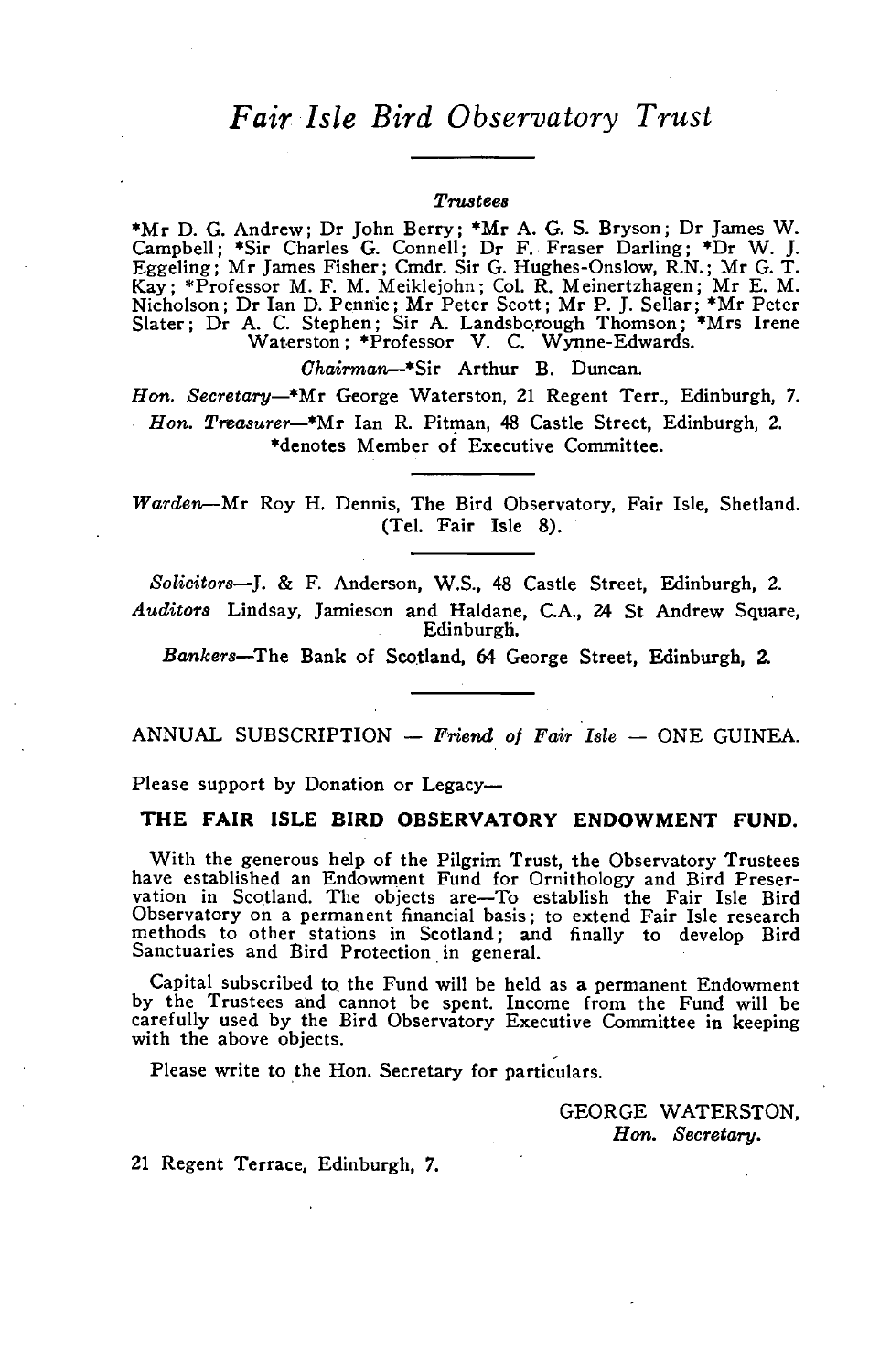#### *FAIR ISLE BIRD OBSERVATORY TRUST*

## **Annual Report for 1964**

#### FOREWORD

EVERY year Fair Isle, as elsewhere, has its own distinctive flavour differing from its predecessors and its successors both in its successes and failures, its joys and its sorrows.

The saddest blow that has befallen us this year is that next season we will be without Miss Pat Adams, who has been for a long while now such a tower of strength at the hostel. We all wish her a speedy and complete recovery and hope that she will soon be able to return to the Observatory.

Ornithologically what strikes me as the most remarkable accomplishment is the nesting of so many Storm Petrels, a bird that was not believed till very recently to inhabit Fair Isle in any considerable numbers. This highlights once again how much is still to be learned in the most assiduously studied areas.

The running of the Trust's affairs has never been easy and although we have over the years succeeded in keeping going, the measure of support has never been really commensurate with the Observatory's remarkable position and I would once more appeal to all who read this report to continue their support, and try to gain at least one new supporter this year.

ARTHUR B. DUNCAN,

Chairman.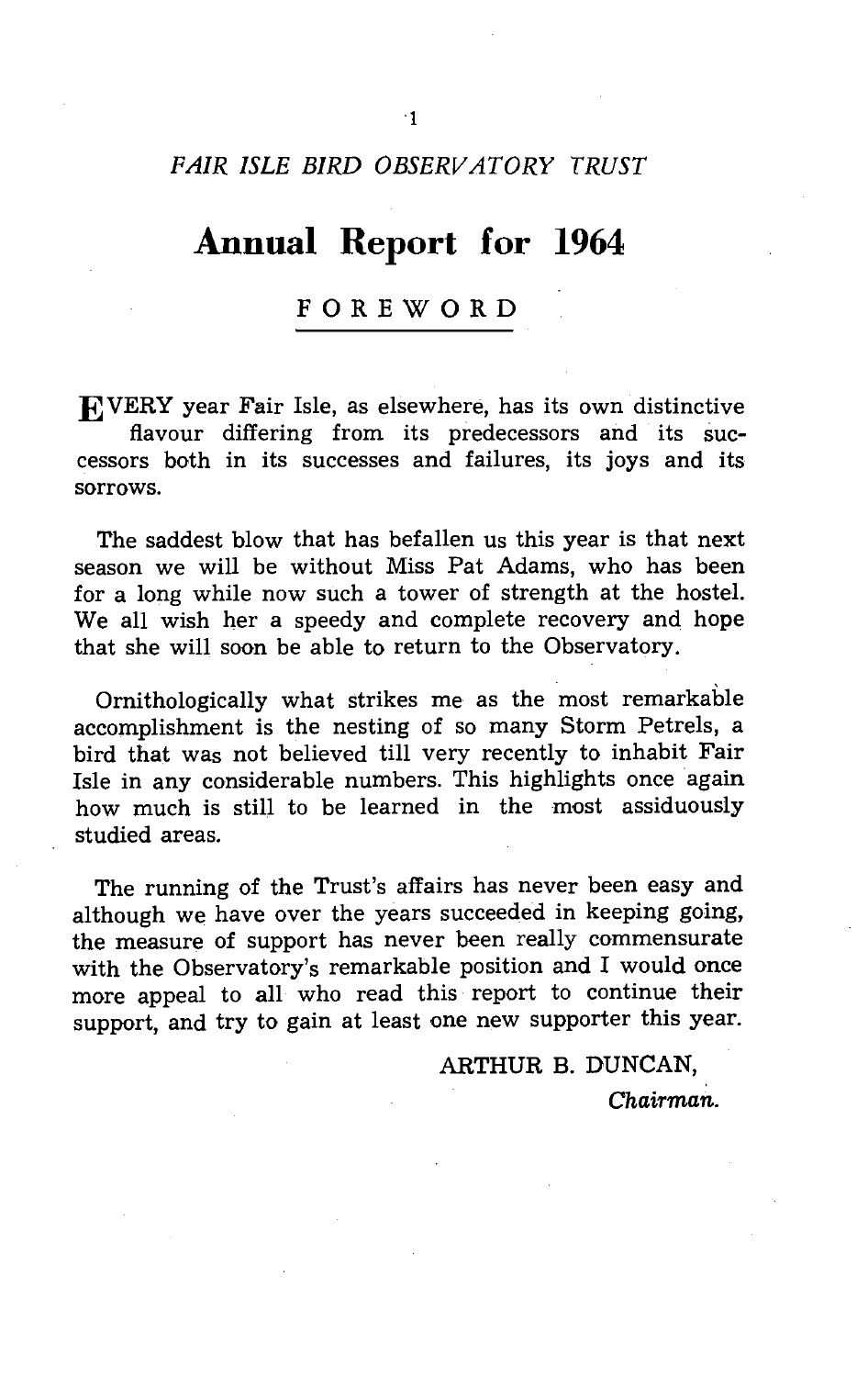#### *FAIR ISLE BIRD OBSERVATORY TRUST*  **TREASURER'S REPORT**

Ther is very little to comment on in the Trust Accounts this year but I would point out that the comparative figures shown are not for a full year, but for the ten months to October, 1963. You will remember that we altered the Trust accounting year at that time so as to enable us to get the accounts prepared in time for the usual January meeting of the Trustees.

I. Hostel Account. Shows a profit for the year of £209 against £250 the previous year. This is extremely satisfactory when you look at the considerable, but very necessary, rise in the wages figure. Roy and Marina Dennis have done a first class job and you will see from the Revenue account that without their help in the hostel we would have shown a loss this year.

Il. *Trust Revenue Account.* We have tried to keep expenses down to a minimum, but you will see that even so the small profit of £118 would have been a loss without the Hostel. This is for one reason and one reason only, that subscriptions are gradually falling away. I would, therefore, like to endorse fully the remarks of the Chairman in the last paragraph of his foreword.

Ill. *Balance Sheet.* No appreciable change and little to comment on except to point out that the balance of  $£775$ shown as due to Messrs J. & F. Anderson at the date of the audit was in fact more than covered by the figures of cash in Bank and in hand, of £864, on the assets side of the Balance Sheet. A proportion of the cash in bank was transferred shortly after the audit.

The holding of  $3\%$  Savings Bonds remains as a buffer against a possible disastrous season.

*IV. Endowment Fund.* Remains the same, with the property in at cost. At the risk of becoming a bore I must continue to point out the importance of the Endowment Fund if our work, which I consider of importance, is to carry on. There will always, I hope, be a number of individual subscribers, but the downward drift in subscriptions has continued and probably will continue. We have cut expenditure to the limit and the only answer would appear to be legacies or donations to the Endowment Fund which would increase sufficiently for investment income to cover expenses. Please do anything that you can to help. And remember that the Endowment Fund is a permanent fund held by Trustees, the income of which could be used for other ornithological purposes, in the event of Fair Isle Observatory having to shut down.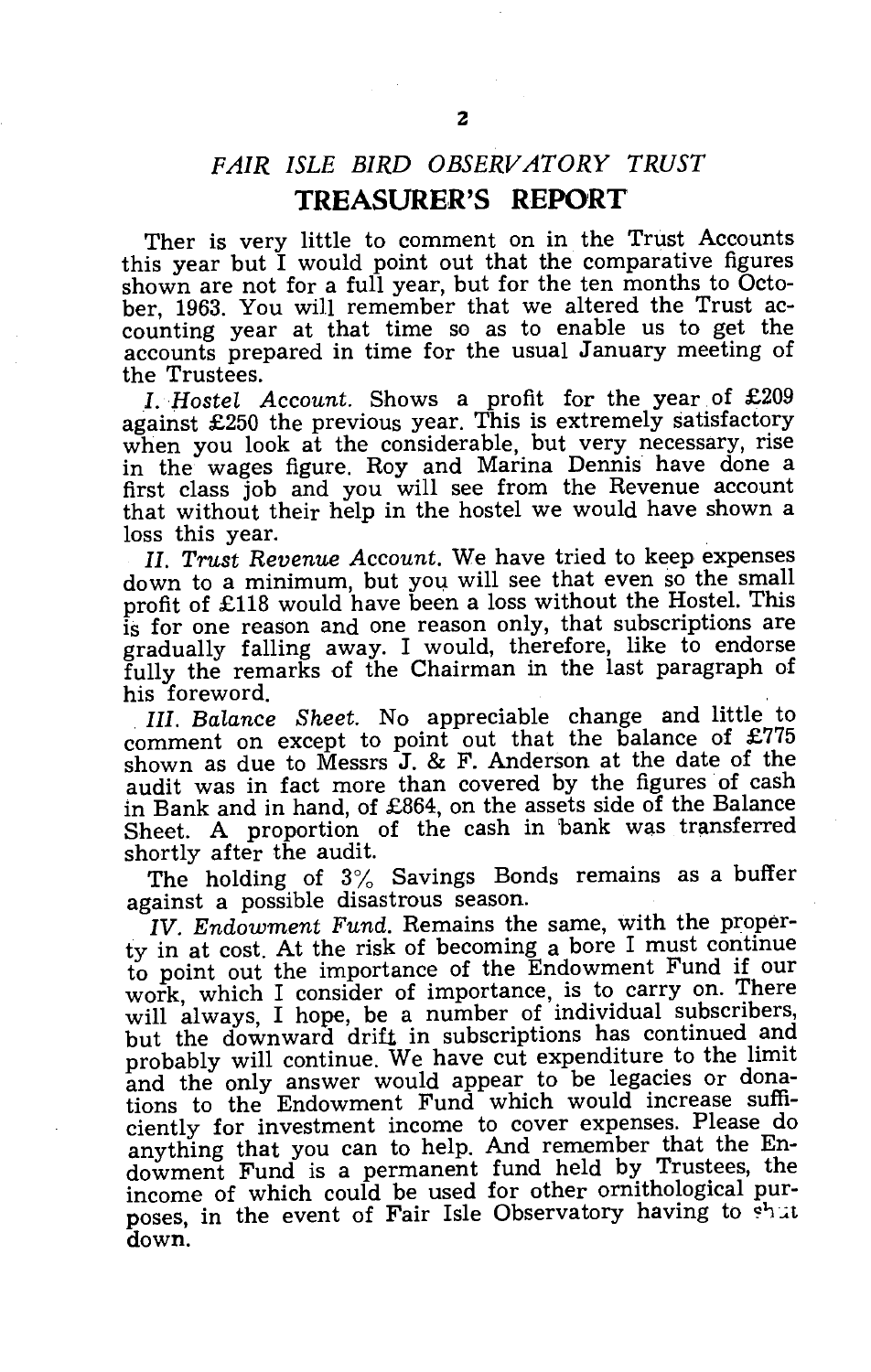### *FAIR ISLE BIRD OBSERVATORY TRUST*

## **I.-Hostel Revenue Account**

| 10 months to 1st Oct., 1963<br>£110<br>0<br>725 12<br>19<br>- 6<br>185 18<br>12<br>8<br>62 15<br>169<br>-10<br>87<br>$\mathbf{2}$ | 0<br>0<br>0<br>0<br>6<br>0<br>4<br>0 | To Stores at 1st November, 1963<br>To Foodstuffs, Supplies, etc.<br>$\ddotsc$<br>To Telephone<br>and the contract of the contract of<br>To Wages and National Insurance<br>To Sundry Payments<br>$\cdots$<br>To Insurance of Huts<br>$\ddotsc$<br>To Fuel<br>$\ddotsc$<br><b>Contract Contract</b><br>$\cdots$<br>To Repairs and Renewals<br>$\dddotsc$ | £122<br>728 13<br>34<br>373 11<br>35 17<br>62 15<br>154 19<br>59 16 | $\bf{0}$<br>211 | 0<br>5<br>9<br>3<br>0<br>6<br>0 |
|-----------------------------------------------------------------------------------------------------------------------------------|--------------------------------------|---------------------------------------------------------------------------------------------------------------------------------------------------------------------------------------------------------------------------------------------------------------------------------------------------------------------------------------------------------|---------------------------------------------------------------------|-----------------|---------------------------------|
| 3<br>17<br>250<br>6                                                                                                               | 7<br>8                               | To Postages<br>$\mathbf{1.1.}$ .<br><br><br><br>.<br><br><br><br><br><br><b><i>Contractor Contractor</i></b><br>To Profit for year<br>$\ddotsc$<br>$\ddotsc$                                                                                                                                                                                            | 8<br>209                                                            | 11 11           | 6 11                            |
| £1623<br>0                                                                                                                        | $\mathbf{1}$                         |                                                                                                                                                                                                                                                                                                                                                         | £1789 14                                                            |                 | 8                               |
| £1492 15<br>8<br>5<br>122<br>$\boldsymbol{0}$                                                                                     | 0<br>1<br>0                          | By Board and Booking Fees<br>By Miscellaneous<br>By Stores at 31st October 1964                                                                                                                                                                                                                                                                         | £1629<br>5<br>155                                                   | 9<br>5<br>0     | 0<br>8<br>0                     |
| £1623<br>0                                                                                                                        | $\mathbf{1}$                         |                                                                                                                                                                                                                                                                                                                                                         | £1789 14                                                            |                 | 8                               |
|                                                                                                                                   |                                      | 2.—Trust Revenue Account                                                                                                                                                                                                                                                                                                                                |                                                                     |                 |                                 |
| 10 months to 1st Oct., 1963                                                                                                       |                                      |                                                                                                                                                                                                                                                                                                                                                         |                                                                     |                 |                                 |
| £516<br>5                                                                                                                         | 9                                    | To Wages and National Insurance                                                                                                                                                                                                                                                                                                                         | £581                                                                | 5               | 4                               |
| 12<br>4                                                                                                                           | 5                                    | To Rent and Insurance<br>$\mathbf{1}_{\mathbf{1}}$ , $\mathbf{1}_{\mathbf{1}}$<br>$\ddotsc$                                                                                                                                                                                                                                                             |                                                                     | 8 19            | 1                               |
| 6<br>14                                                                                                                           | $\overline{2}$                       | To Interest Paid<br>$\mathbf{r}$ , and $\mathbf{r}$ , and $\mathbf{r}$                                                                                                                                                                                                                                                                                  | 32 14                                                               |                 | 8                               |
| $\boldsymbol{2}$<br>320                                                                                                           | 0                                    | To Travelling Expenses<br>$\cdots$                                                                                                                                                                                                                                                                                                                      | 121                                                                 | 18              | 3                               |
| 40<br>6                                                                                                                           | 0                                    | To Bird Ringing Nets, etc.<br>$\ddotsc$                                                                                                                                                                                                                                                                                                                 | 37                                                                  | 13              | 0                               |
| 134<br>8                                                                                                                          | 6                                    | <b>To Printing, Stationery, etc.</b>                                                                                                                                                                                                                                                                                                                    | 125                                                                 | 18              | 1                               |
| 25<br>19                                                                                                                          | 11                                   | فكفارز المفقار التفقير المنفق<br>To Freight                                                                                                                                                                                                                                                                                                             | 24                                                                  | 8               | $6\phantom{1}6$                 |
|                                                                                                                                   |                                      |                                                                                                                                                                                                                                                                                                                                                         |                                                                     |                 | $\bf{0}$                        |
| 57<br>7                                                                                                                           | 0                                    | $\ddotsc$                                                                                                                                                                                                                                                                                                                                               | 0                                                                   | 0               |                                 |
| 1<br>0                                                                                                                            | 0                                    | To Removal Expenses<br>$\cdots$                                                                                                                                                                                                                                                                                                                         | 1                                                                   | 0               | 0                               |
| 83<br>6                                                                                                                           | 6                                    | To Subscriptions Paid                                                                                                                                                                                                                                                                                                                                   | 84                                                                  | 1               | 8                               |
| 55<br>19                                                                                                                          | 7.                                   | To Expenses of Administration<br>To Profit for Year<br>$\mathbf{1}$<br>$\ddotsc$                                                                                                                                                                                                                                                                        | 118                                                                 | 10              | 3                               |

|             | £539 12 6 By Subscriptions etc.   £461 16 2<br>310 0 0 By Income Tax Recovered  310 8 11<br>11 16 0 By Interest on Savings Bonds $\dots$ 11 16 0<br>141 18 8 By Income from Endowment Fund 142 15 10<br>250 6 8 By Profit on Hostel Account | 209 11 11  |  |
|-------------|---------------------------------------------------------------------------------------------------------------------------------------------------------------------------------------------------------------------------------------------|------------|--|
| £1253 13 10 |                                                                                                                                                                                                                                             | £1136 8 10 |  |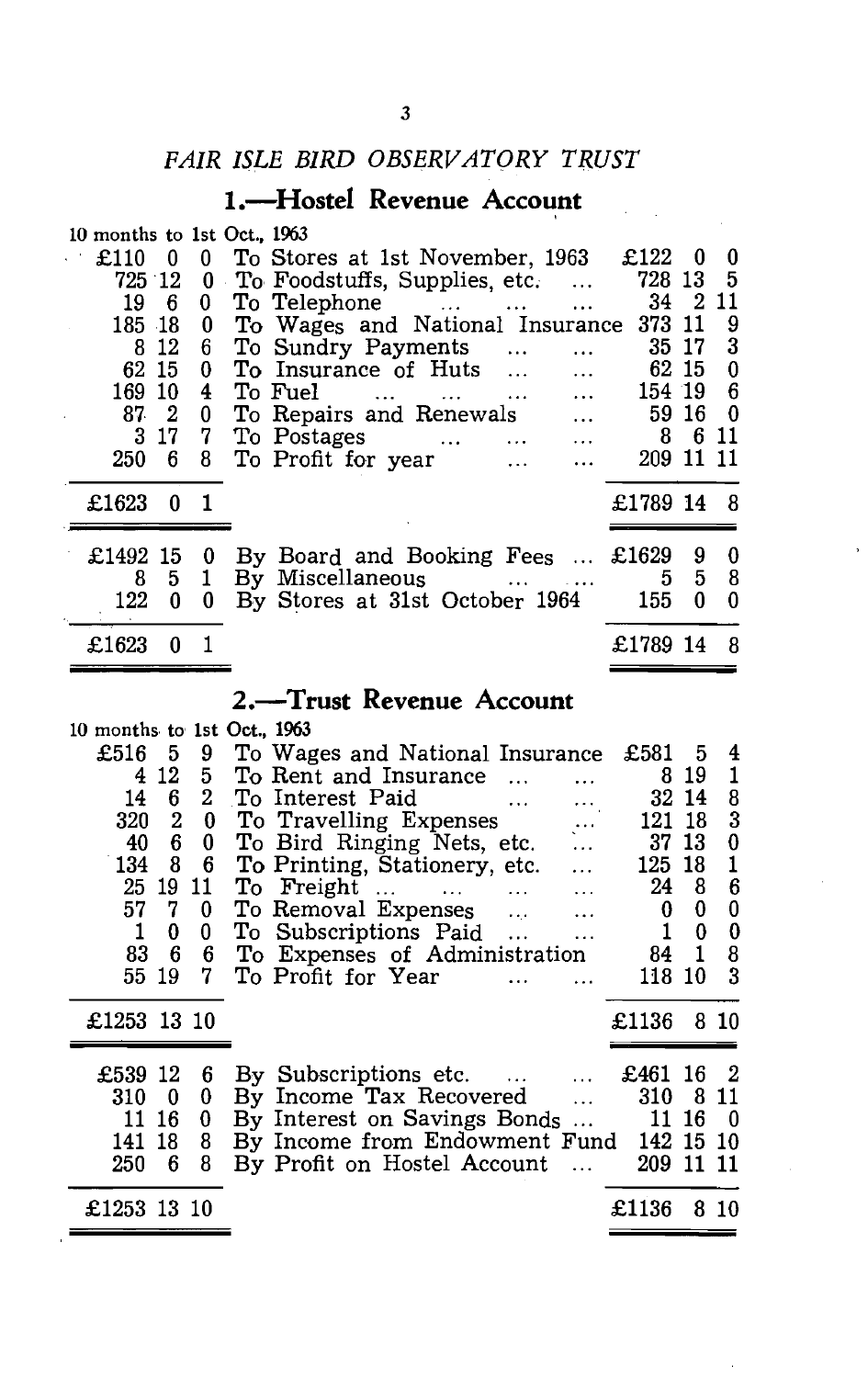#### **Balance Sheet as at 31st October, 1964**  LIABILITIES 1963

|                         | 1903           |                         | Capital Account:                                                                |            |          |    |          |
|-------------------------|----------------|-------------------------|---------------------------------------------------------------------------------|------------|----------|----|----------|
| £1525 11<br>55 19       |                | $3 -$<br>$7\phantom{.}$ | Balance per last Balance Sheet £1581 10 10<br>Add: Profit for year<br>$\ddotsc$ |            | 118 10 3 |    |          |
| £1581 10 10<br>341 14 4 |                |                         | Balance Due to                                                                  |            | £1700    | -1 | 1        |
|                         |                |                         | Messrs J. F. Anderson, W.S.                                                     |            | 775 17   |    | 5        |
| £1923                   | 5 <sub>5</sub> | $\overline{2}$          |                                                                                 |            | £2475 18 |    | 6        |
|                         |                |                         | <b>ASSETS</b>                                                                   |            |          |    |          |
| £371                    |                | $1\quad 3$              | Buildings, Traps etc. written down £371                                         |            |          | 1  | 3        |
| 316                     | $\bf{0}$       | $\mathbf{0}$            | Furniture, Furnishings etc. at Fair                                             |            |          |    |          |
|                         |                |                         | Isle as written down                                                            |            | 316      | 0  | 0        |
| 150                     | 0              | 0                       | Scientific Equipment as written down 150                                        |            |          | 0  | $\bf{0}$ |
| 619                     | $\mathbf{1}$   | 3 <sup>1</sup>          | Investment-£642 3% Savings                                                      |            |          |    |          |
|                         |                |                         | Bonds 1960-70 (Market Value as                                                  |            |          |    |          |
|                         |                |                         | at 31st October, 1964 £541)                                                     |            | 619      | 1  | 3        |
|                         |                |                         | Consumable Stores:                                                              |            |          |    |          |
|                         |                |                         | Foodstuffs<br>£50<br>0                                                          | 0          |          |    |          |
|                         |                |                         | Livestock<br>40<br>$\bf{0}$<br>$\ddotsc$                                        | $\bf{0}$   |          |    |          |
| 122                     | $\bf{0}$       | 0                       | Fuel<br>65<br>0<br>$\ddotsc$                                                    | $\bf{0}$   |          |    |          |
|                         |                |                         |                                                                                 |            | 155      | 0  | 0        |
|                         |                |                         | Cash in Bank:                                                                   |            |          |    |          |
|                         |                |                         | Trust Account<br>£414 11 10<br>$\cdots$                                         |            |          |    |          |
|                         |                |                         | Hostel Account<br>447 14                                                        | 3          |          |    |          |
|                         |                |                         |                                                                                 |            |          |    |          |
| 345                     | $\mathbf{2}$   | 8                       | £862<br>Cash on hand<br>$\mathbf{2}$                                            | 61<br>9 11 |          |    |          |
|                         |                |                         |                                                                                 |            | 864 16   |    | 0        |
|                         |                |                         |                                                                                 |            |          |    |          |
| £1923                   | 5              | 2                       |                                                                                 |            | £2475 18 |    | 6        |
|                         |                |                         |                                                                                 |            |          |    |          |

EDINBURGH, 13th January, 1965: Audited and found correct. LINDSAY, JAMIESON & HALDANE, C.A.

|  |  |  | Fair Isle Endowment Trust—Funds at 30th June, 1964 |  |  |  |
|--|--|--|----------------------------------------------------|--|--|--|
|--|--|--|----------------------------------------------------|--|--|--|

|                                                                    | Book Value           |                      | Value as at<br>31st Oct., 1964 |  |  |
|--------------------------------------------------------------------|----------------------|----------------------|--------------------------------|--|--|
| £4300 $3\%$ Savings Bonds 1960-70<br>£140 Whitbread & Co. Ltd. "A" |                      | £3659 9 0 £3762 10 0 |                                |  |  |
| Ordinary Stock                                                     | 313 11 0             |                      | 476 በ በ                        |  |  |
|                                                                    | £3973 0 0 £4238 10 0 |                      |                                |  |  |

4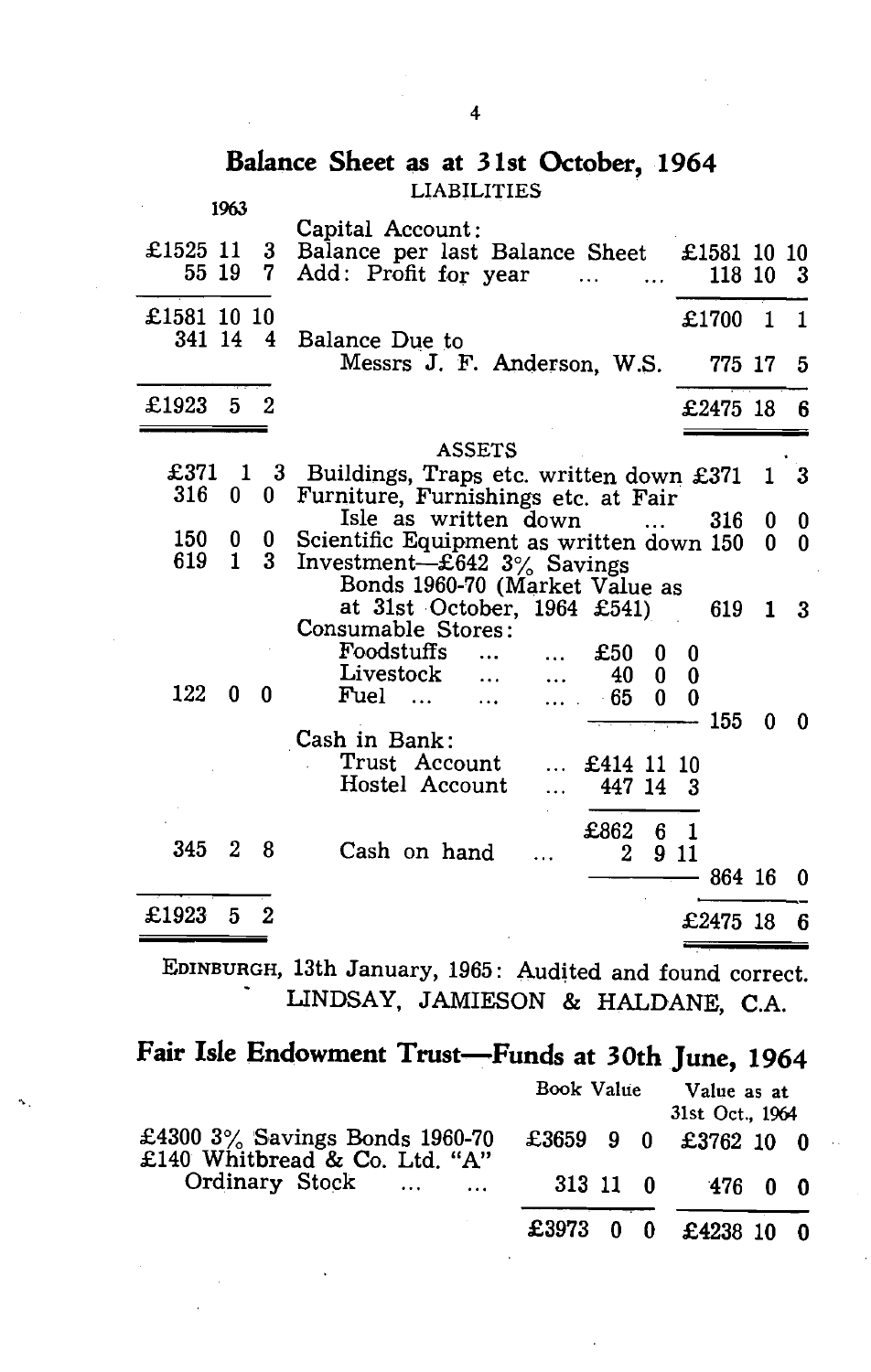| Heritable Property-21 Regent                                 |     |         |      |            |     |        |   |   |
|--------------------------------------------------------------|-----|---------|------|------------|-----|--------|---|---|
| Terrace, Edinburgh                                           |     |         | 3050 | $0\quad 0$ |     | 3050 0 |   |   |
| Balance on Savings Account<br>Consisting of:                 |     |         | 48   | 8          | 0   | 48     | 8 | Ω |
| Balance due to Revenue £50 19 10<br>Less: Balance of Capital |     |         |      |            |     |        |   |   |
| overpaid<br>$\sim$ $\sim$ $\sim$ $\sim$ $\sim$ $\sim$ $\sim$ |     | 2 11 10 |      |            |     |        |   |   |
|                                                              | £48 |         |      |            |     |        |   |   |
|                                                              |     |         |      |            |     |        |   |   |
|                                                              |     |         |      |            | - 0 | £7336  |   |   |
|                                                              |     |         |      |            |     |        |   |   |

#### **WARDEN'S REPORT FOR 1964**

Roy H. DENNIS

In 1964 the observatory was in operation from 11th March until 4th December. Between 1st April and mid-November 154 visitors stayed at the hostel for a total of 183 visitor weeks. We expected more visitors in the summer, but the Typhoid epidemic in Aberdeen and the poor weather in the north upset our calculations. We had very few foreign visitors in 1964.

*Staff.* My wife, Marina, was responsible for the running of the hostel, bookings, etc. Miss Pat Adams continued her excellent service in the hostel kitchen, assisted for a couple of months in the summer by Miss Urda Stelltner. Eddie Wiseman was my assistant for most of the year, proving himself a very good assistant, and it is good news to hear that he will be returning in 1965. I was fortunate to receive the help of temporary assistants in the early part of the year, Cliff WaIler and Brian Edginton ; Cliff helped me especially with the sea birds, common bird census and Storm Petrel ringing.

*Island Events.* At the beginning of January the new nurse and her husband. Mr & Mrs Leslie Patterson and their young son, Charles took up residence at the nurse's house. Mrs Angela Fergusson of Quoy gave birth to a daughter, Fiona at Lerwick in February, and a week later our daughter, Rona was born on the first of March. Mr Alex Stout of Taft, the skippel of the "Good Shepherd", was taken ill with meningitis in the early summer and spent several months in Aberdeen hospital; we were all very pleased to see him return fit and well in the autumn. Miss Maggie Wilson of the Haa Cottage was taken ill and died in Lerwick in July. On the 17th July we received three new islanders, Mrs Jackie Wilson took up residence at the Houll croft and her son and daughter-in-law, Mr & Mrs Stewart Wilson, took over the shop from Alec and Margaret Stout, who moved to the re-built Barkland croft.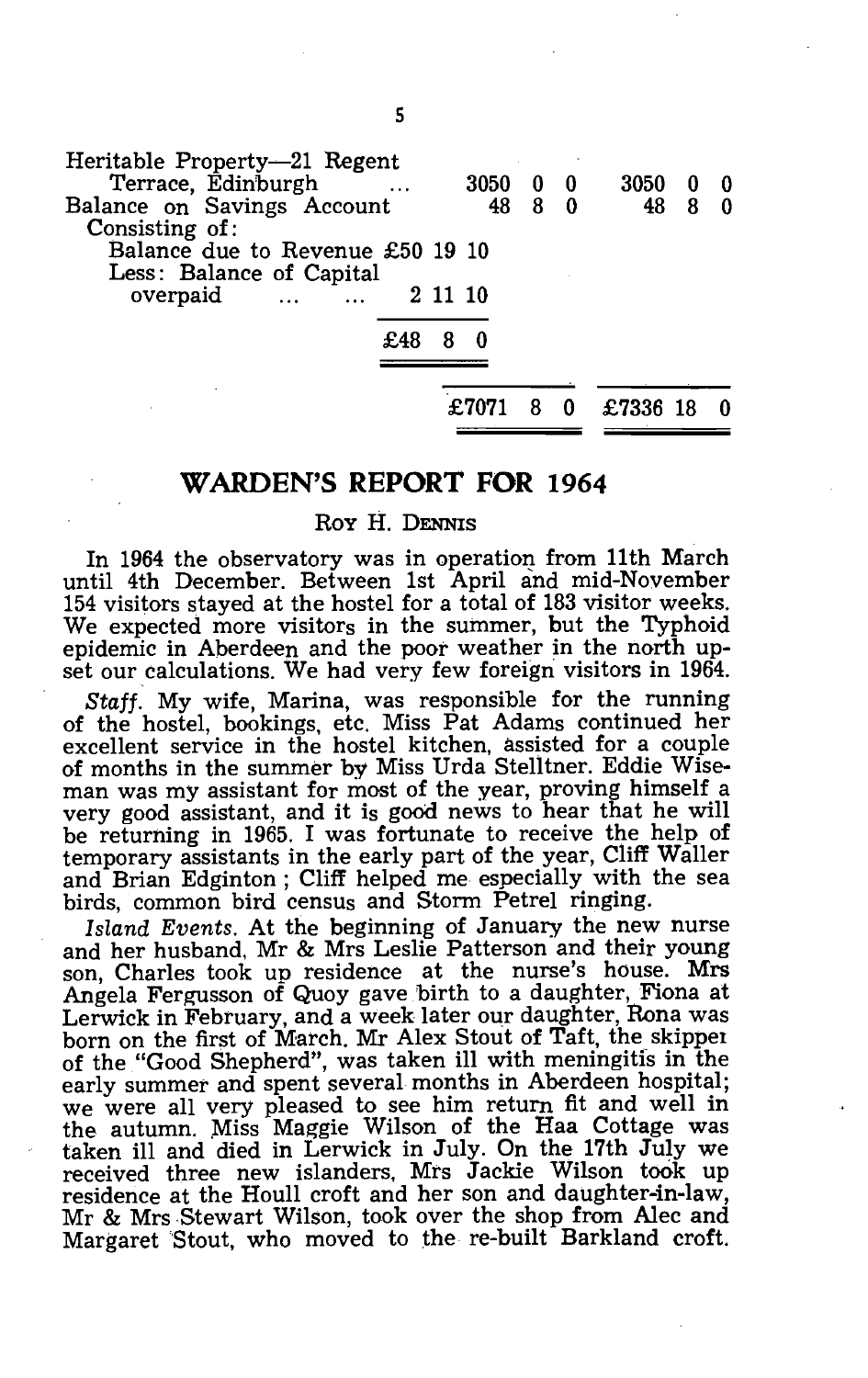Mrs Wilson and her son are of island stock. In the autumn, the Fergussons at Quoy decided to leave Fair Isle and their departure reduced the crofting population to 48 (including 7 young people engaged in full time education away from the island), which is the same as 1963.

The islanders were very busy rebuilding the Barkland croft in the early part of the year and a start was made on modernising Setter in the autumn. Two boats fished for lobsters but had rather a lean time, because the Fair Isle waters had been heavily fished by large Orkney and Shetland lobster boats in the spring.

The National Trust cruise ship Meteor visited Fair Isle on the 29th May and her passengers had a fine day on the isle. In the morning, one party was shown over the observatory and given a demonstration of the observatory's work, while the others explored the cliffs. A sale of knitwear was held in the village hall and proved very popular. Our second cruise of the summer was on the 17th July, when the Orkney boat, Orcadia, arrived with several hundred visitors, who enjoyed a fine sunny day on the isle.

Workers from the International Voluntary Services returned to the isle and worked on the extensions to Earkland and Setter; during the latter part of the summer they completed the stockpile of concrete blocks and started to drain wet areas at Wirvie and Furse. They were again a great boon to the island's social life, and there were some very enjoyable

The new alcathene water main was laid from the Gilsetter dam to North Haven and a new filter and reservoir was constructed above Maver's Geo. A RB.C. Television team from the To-night programme visited the island in April and produced two films, one on the work of the Observatory and the other on the life of the isle. Several groups of news reporters visited us and a full scale two-week article on the Bancrofts appeared in the Woman's Mirror.

*Acknowledgements.* As in all previous years we are greatly indebted to the islanders for practical help, co-operation and tolerance, and this is gratefully acknowledged. especially indebted to Gordon Barnes for looking after the Observatory traps and keeping a full record of birds during our absence. We are very grateful to the Royal Scottish Museum for the loan of a collection of bird skins, and we are particularly grateful to Mr Ian Lyster for helping us with several problems of identification during. the year. Dr Ian Pennie very kindly gave us a collection of useful bird skins.

*Fieldwork.* We continued the daily census of migrants, the trapping and ringing, the laboratory examinations, the training of bird watchers and ringers. In the summer we com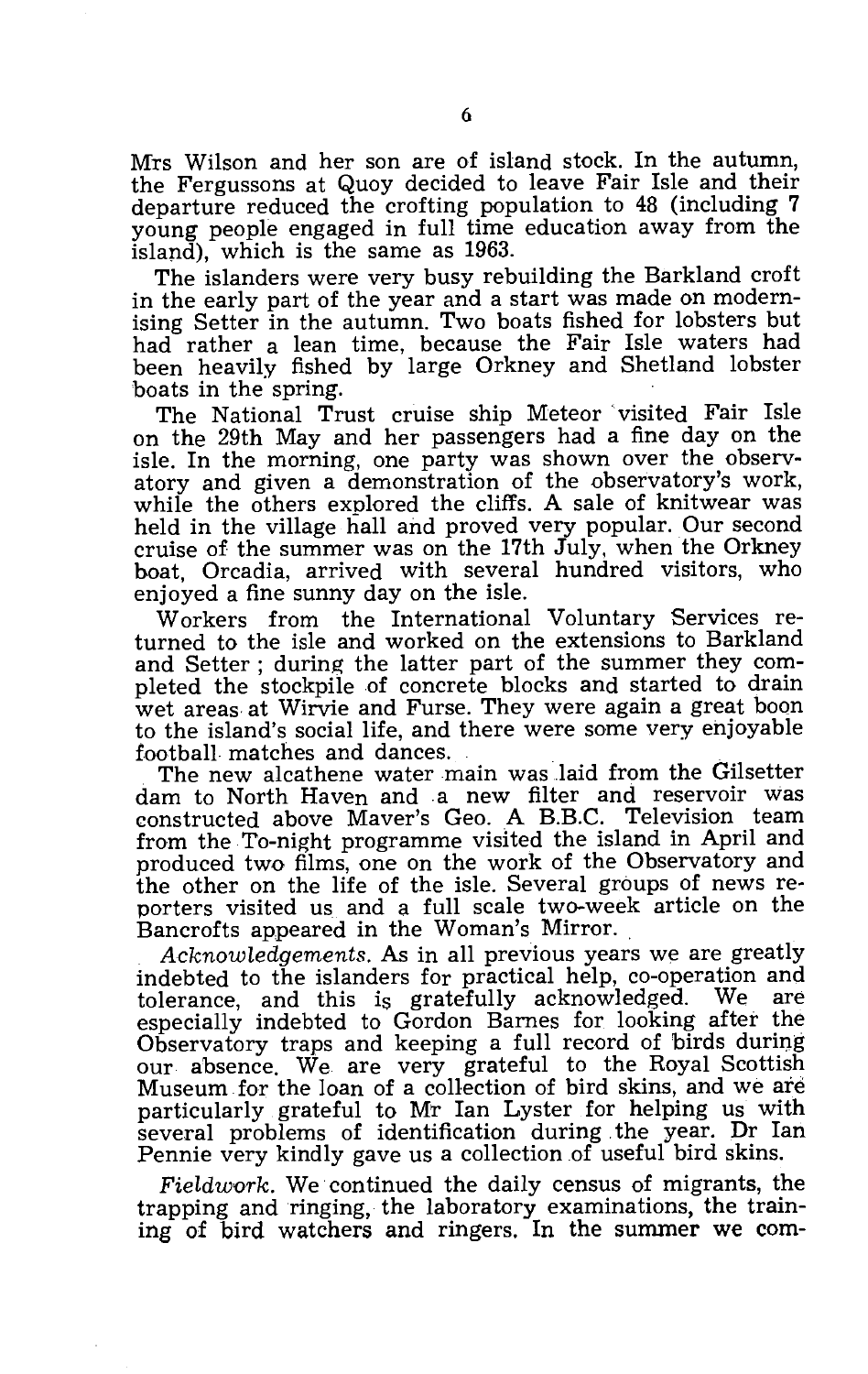pleted the dawn census of Wrens, the first time since 1959, finding that the population was the highest ever recorded. The census of common birds, an enquiry conducted by the B.T.O., was carried out in the crofting area for the second year. Special attention was paid to the Oystercatcher population, and both adults and young were ringed and colour banded in conjunction with the programme run by the Ministry of Agriculture and Fisheries. We started an investigation into the Storm Petrel on Fair Isle; during the summer we trapped and ringed 173 of them on the cliffs, which is nearly three times the grand total ringed in the last 16 years. We ringed, examined and weighed all of them. A preliminary study was also started on the Black Guillemot. Monthly reports on migration were submitted to Peter Davis for publication in the bi-annual review of migration in Bird Study. Michael Bacchus of the British Museum, who is working on the coleoptera of Shetland spent 10 days on the isle and collected many beetles.

#### *Ornithology*

184 species were recorded on the isle in 1964. New species for Fair Isle were Great Reed Warbler and Indigo Bunting; the Great Reed Warbler was found and netted at Sompal on the 8th June, there is only one previous record for Scotland. The Indigo Bunting was found on the 3rd August and was again seen on the 5th and 7th of August. Other rarities included; Leach's Petrel on the cliffs, a pair of Garganey, Canada Goose, Honey Buzzard, Temminck's Stint, Stone Curlew, 3 Short-toed Larks, 2 Black-eared Wheatears, Melodious Warbler, Subalpine Warbler, 4 Arctic Warblers; Yellow-headed Wagtail, Steppe Shrike, Siberian Stonechat, Goldfinch, Serin and 2 Rustic Buntings.

As can be seen, 1964 was a very good year for quality but poor for quantity; a complete contrast to 1963. In the Spring, we received very few of the common migrants, such as Blackbirds and Robins. Late May and June were very interesting and we received quite good arrivals of continental migrants. The wader and gull passage was quite strong in August, but the end of the month and the beginning of September were very dull, because of the fine weather. All the migrants were obviously flying direct to southern wintering areas without being upset by bad weather. We had several small falls of continental migrants in late September and early October, producing three Arctic Warblers and several other rarities. Mid-October was a very good period for birds of easterly origin, the best being a fine Steppe Shrike. The Blackhird passage at the end of the month was good and there were 2000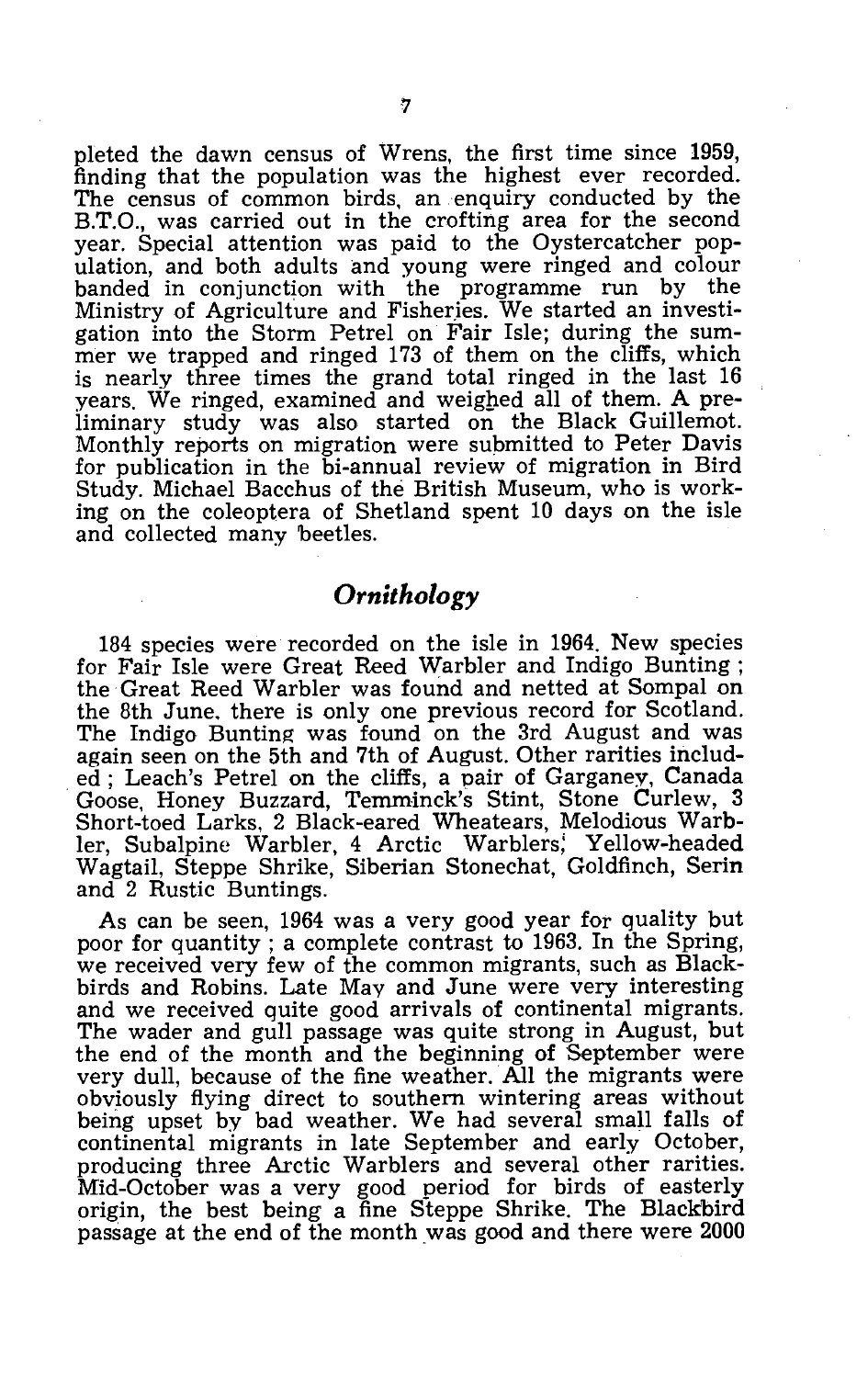plus on the isle on the 30th October, of which we caught 145. November was very quiet and this autumn we saw none of the usual continental irruptive species such as Waxwing, Great-spotted Woodpecker and Bullfinch.

The summer was changeable, and generally wet and windy. Gales in late July and August affected the late sea birds, especially the Black Guillemots, quite severely. The most exciting aspect of the breeding season was the influx of Quail, between 12 and 15 birds were singing on one evening in June and several pairs probably attempted to breed. In September an old nest containing two eggs was found by Gordon Barnes as he was scything his corn at Taing. The Peregrines reared two young at Guidicum. Fuller details of the breeding season will appear in the next bulletin, No. 5.

#### *Systematic List for 1964*

- GREAT NORTHERN DIVER *Gavia immer.* One on 6th June, 3 on 15th September, singles on 7th, 9th and 24th October and 4th, 5th and 20th November, and 2 on 13th October.
- RED-THROATED DIVER *Cavia steHata.* 3 on 16th May and singles on seven other May dates. One on 8th and 14th June, and 2 on 10th and 13th June. Singles on 27th July, 5th August and 9th September, and 2 on 27th August.
- SLAVONIAN GREBE *Podiceps auritus.* One in North Haven, 20th and 24th October.
- LITTLE GREBE *Podiceps ruficoUis.* One on Byerwell pool, 26th August; killed by Great Skuas in the afternoon.
- LEACH'S PETREL *Oceanodroma leucorrhoa.* One flying with Storm Petrels at Malcolm's Head on the night of 17th July. First record for Fair Isle cliffs.
- STORM PETREL *Hydrobates pelagicus.* Seen at night on isle from 1st May; birds netted at night, during summer, at Millens Houllan, Wester Lather, Kirn of Skroo, Buness and Malcolm's Head, the ley of Millens Houllan and Malcolm's Head being the most populated areas. 173 adults were ringed between June and September, and we controlled two birds ringed previously at Foula.
- MANX SHEARWATER *Procellaria puffinus.* Singles seen off Skadan on 13th April, 3rd and 30th August and 15th September. Very small numbers on crossing.
- SOOTY SHEARWATER *ProceHaria grisea.* 2 on the crossing on 11th August. One off isle on 19th, 3 on 23rd, at least one on 24th and 25th, one on 26th, 3 on 29th and one on 30th August. One on 2nd, 15th, 16th, 3 on 17th September, on on 18th October and one on 8th November; most of them seen off Skadan.

FULMAR *Fulmarus glacialis.* Ashore in small numbers most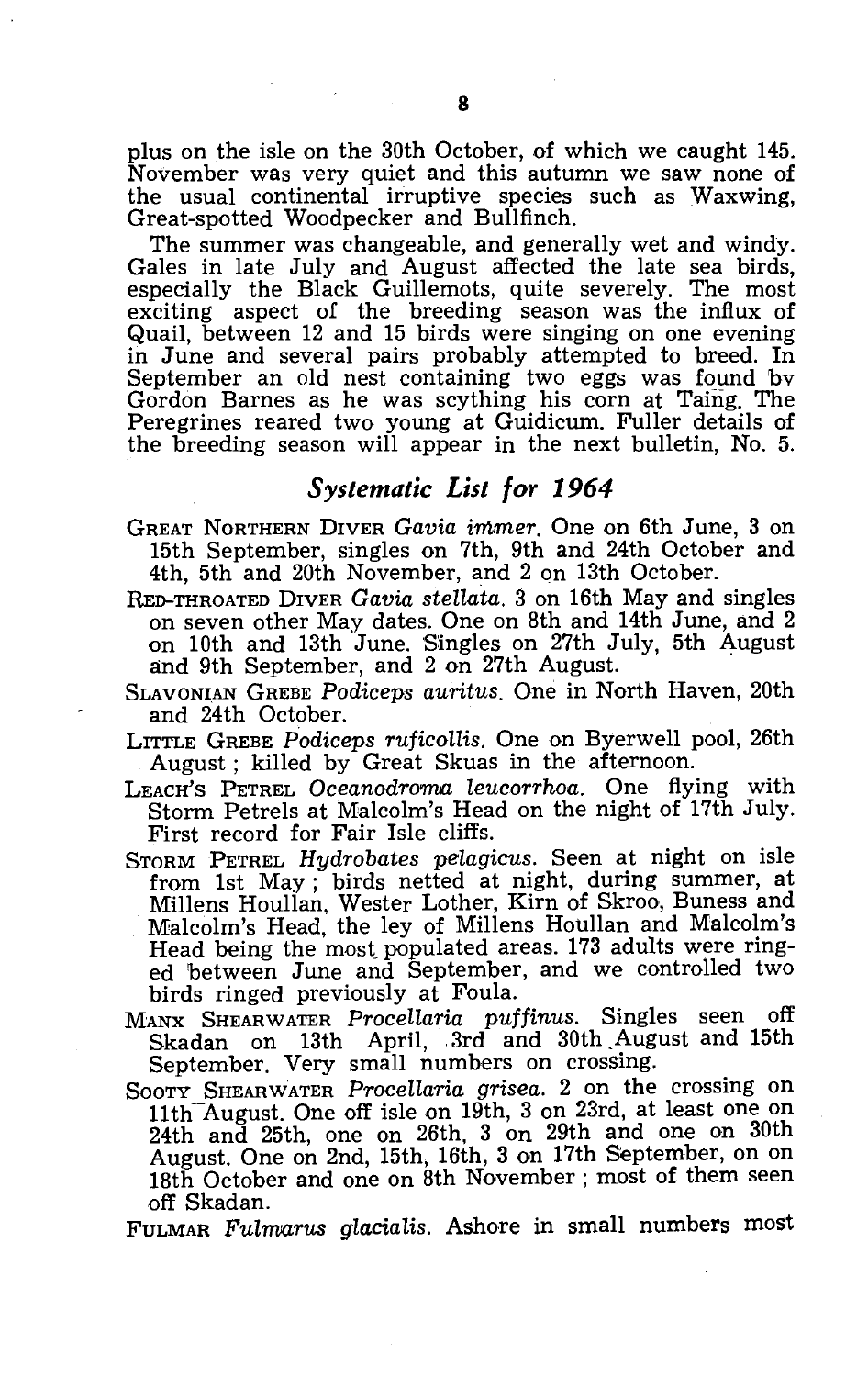of January, February and March, large build-up on cliffs after 22nd March. Pre-egg-laying dispersal between 29th April and 16th May. A good breeding season. Numbers decreasing from 7th September, but more on cliffs after 16th October.

- GANNET *Sula bassana.* Small numbers offshore throughout year, rather more in summer, with peaks of 100 on 3rd July and 26th August and 75 on 15th September.
- CORMORANT *Phalacrocorax carbo.* Small passage in March, April and May, majority 9th to 21st April, daily maximum 4. Return passage from 6th August, main movements 25th to 30th August, maximum 32 on 25th. Small numbers in , October and November.
- SHAG *Phalacrocorax aristotelis*. No change noted in breeding population, good breeding season, except for late young, many of which were drowned by July gales.
- HERON *Ardea cinerea.* Singles on 11 days, January to March, but 4 on 25th March. 2 on 3rd and 4 on 17th April, singles on 5 days, April to June. Autumn passage from 15th July, main movements from 2nd August  $(5 + 5)$  to 31st October, maxima 8 On 11th and 5 on 12th September, 6th and 18th October. Singles seven times in November.
- MALLARD *Anas platyrhynchos.* d' on 3 dates in January. Recorded on 32 days between March to June, never more than 3 birds per day. A  $\sigma$  summered. Autumn passage from 8th August, with main movements in October; maxima, 8 on 22nd August, and 23rd October and 9 on 17th November.
- TEAL *Anas crecca.* Spring passage on 14 days in March, April and May, maximum  $3$  on 7th May.  $\sigma$  on 19th and  $\sqrt{2}$  on 29th-30th July. Autumn passage from 1st August to 20th October, mainly 29th August (6) to 27th September (5), with maximum of 8 on 19th September.
- GARGANEY *Anas querquedula*. A pair on Gilsetter Marsh on 24th May; 3rd and 4th record for Fair Isle.
- WIGEON *Anas penelope.* Only spring records; 4 on 16th, 3 on 25th and 27th, and a pair on 31st March, and 2 on 18th April. Autumn passage from 24th August to 7th November, mainly 8th to 29th September, peaks of 22 on 25th and  $\dot{7}$ on 26th.

SHOVELER *Spatula clypeata.* A 9 from 9th to 12th August.

TUFTED DUCK *Aythya fuligula.* Single ducks on 8th-9th August and 16th September.

GOLDENEYE *Bucephala clangula.* Singles on 7 days in January 6 days in February,  $\sigma$  on 25th March and 8th-21st April. In autumn, 1 or 2 between 6th and 24th October, 3 on 17th and one from 18th to 22nd November.

Long-Tailed Duck *Clangula hyemalis.*  $\sigma$  on 17th and another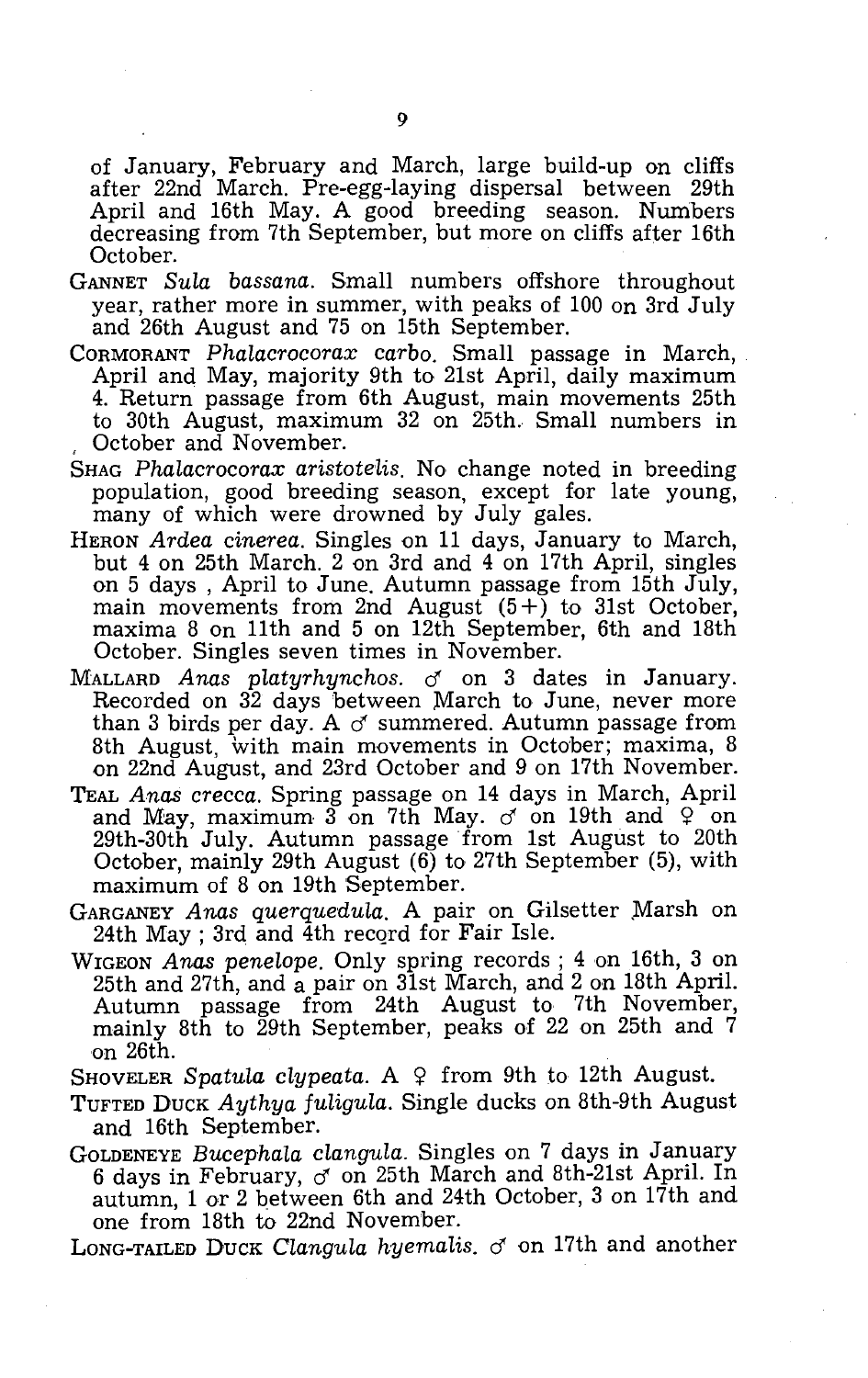$\sigma$  from 21st to 26th March. 2 to 3 on 5 days between 7th and 21st April. Autumn passage from 9th October to 27th November, mainly 13th to 31st October, peaks of 7 on 21st and 12 on 28th October.

VELVET SCOTER *Melanitta fusca. d* on 22nd May. *d* on 15th 1 on 17th September and a *d* from 8th to 14th October.

Scoter *Melanitta nigra.* A d on 26th March, 2 on 3rd April and 6 on 1st June. In autumn,  $\sigma$  on 3rd October and  $\mathcal{Q}$  on 30th November.

EIDER *Somateria mollissima.* Breeding population as 1963; first duck seen incubating on 25th May and first chicks seen on sea on 22nd June. High mortality of juveniles.

- RED-BREASTED MERGANSER *Mergus serrator.* Very small numbers, maximum 4, between 27th February and 16th June. 2 on 11th and one on 31st August. Autumn passage from 19th September to 22nd November, maxima 3 on 29th September, 8th and 21st October.
- SHELDUCK *Tadorna tadorna.* 2 on 15th February, up to 4 from 3rd March to 10th April. Singles on 10th May and 10th July.
- GREYLAG *Anser anser.* Seen singly on 5 days between 6th and 29th May. Autumn passage from 10th October, peaks of 50 on 10th, 10 on 18th, ca 30 from 24th. This flock stayed on isle in decreasing numbers, ca 20 by 16th and 3 until 30th November.

PINKFOOT *Anser arvensis.* One on 25th and 26th March. A young bird on 21st September, 3, with the Greylag flock from 10th to 16th and one on 27th November.

BARNACLE GOOSE *Branta leucopsis.* Singles on 24th and 27th October.

CANADA GOOSE *Branta canadensis*. One from 3rd to 10th June.

WHOOPER SWAN *Cygnus cygnus.* Small passage from 13th March to 3rd May; maximum 14 on 19th and 20th April. In autumn, 5 on 29th September, 12 on 9th October, passage from 17th to 24th October, with maximum of 30 on 22nd.

BUZZARD *Buteo buteo.* At least one from 20th to 30th May. A *buteo* spp. on 7th November.

- SPARROWHAWK *Accipiter nisus.* One on 6th March, singles on 5 days in April and twice in May. In autumn, 2 on 4th and singles on 5th, 6th and 9th October.
- HONEY BUZZARD *Pernis apivorus*. One on the hill 1st and 2nd June.
- HEN HARRIER Circus cyaneus. <sup>2</sup> on 3rd June at Wirvie.
- HOBBY *Falco subbuteo.* One at the Double Dyke and later at Restensgeo on 1st May. .
- PEREGRINE *Falco peregrinus.* A pair nested at Guidicum, where two young were ringed, and a lone  $9$  spent the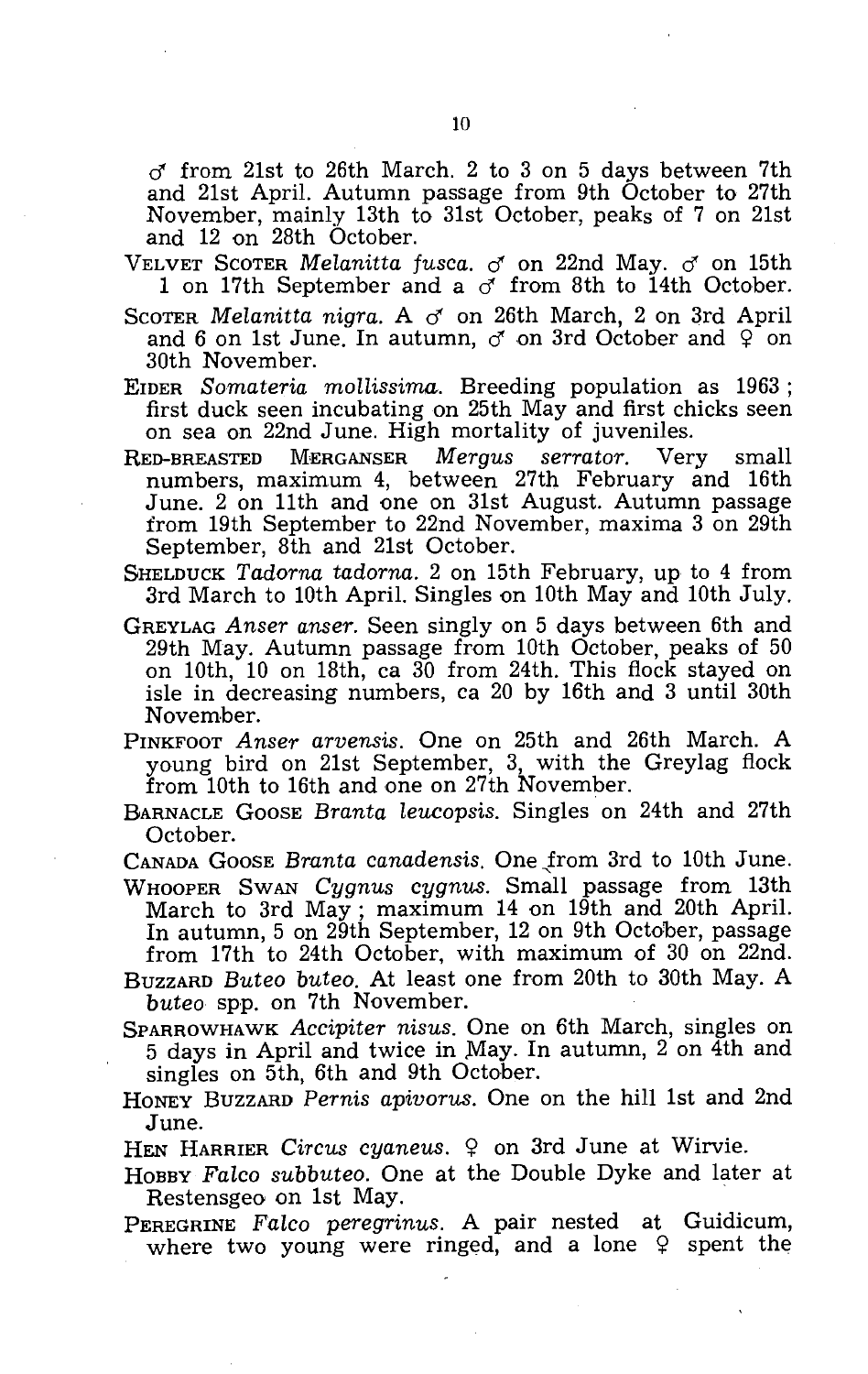summer on the Sheep Craig.

- MERLIN *Falco columbarius.* A 9 on 14th January. Singles on 6 days in February, 5 days in March, 5 days in April and twice in May, but 2 on 13th May and singly on 3 days in June. Autumn passage from 25th August to 27th November, with peaks of  $5+$  on 14th,  $4+$  on 21st and 8 on 30th September and 4 on 8th and 24th October.
- KESTREL Falco tinnunculus. One on 24th and 25th March and 2 on 25th April. Small numbers, maximum 3, between 4th and 29th May. Singles on 15th and 29th June, and 21st and 22nd July. 2 on 5th August, singles from 6th to 12th August, passage of singles from 4th September to 13th October, but 2 on 2nd September and 10th October.
- QUAIL *Coturnix coturnix.* One on the 6th June, at North Haven heralded the largest arrival at Fair Isle since 1943. There was one on the  $9\bar{t}h$ , 2 singing on the 10th, 4 on 11th, and probably between 12 and 15 singing on the 12th June. 5 was the maximum heard on one day after the 12th and the last one was seen on the 6th August. Birds were most often heard qt Brows, Boini Mire, Stoneybreck and Taing. The only definite evidence of breeding was a deserted nest containing two eggs at Taing, found by Gordon Barnes when he was cutting his corn in September.
- WATER RAIL *RaLlus aquaticus.* Singles nine times between 12th January and 16th May. Singles on 30th September, eight times in October and three times in November, and 3 on 30th October.
- CORNCRAKE *Crex crex.* One from 21st April, and another from 26th April were both rather early. Singles on 7 days between 1st May and 8th June, and 3 on 4th and 2 on 11th May. None heard calling and did not nest. In autumn singles on 2nd and 5th August and 29th-30th October.
- MOORHEN *Gallinula chloropus*. Singles on 3rd February, 20th and 26th March. 2 on 31st March and 4 on 1st April. Singles on 14 days between 2nd April and 13th May. Only autumn records, singles on 5th, 6th and 12th October.
- Coor *Fulica atra.* Singles ringed on 14th and 22nd March, present until 1st April.
- OYSTERCATCHER *Haematopus ostralegus.* One on 20th January. Spring arrival from 22nd February (1), 3 on 24th, 9 on 29tl. February, increasing to 25 on 12th, 50 on 16th,  $80 + 9n$ . 23rd and up to 'breeding strength by 28th March. A good breeding season. Flocking in July, ca 30 on 12th. Numbers declining during July and August, 14 on 29th August, 8 on 15th and 2 on 23rd September, and one until 9th October.

LAPWING *Vanellus vanellus.* Six singles records in January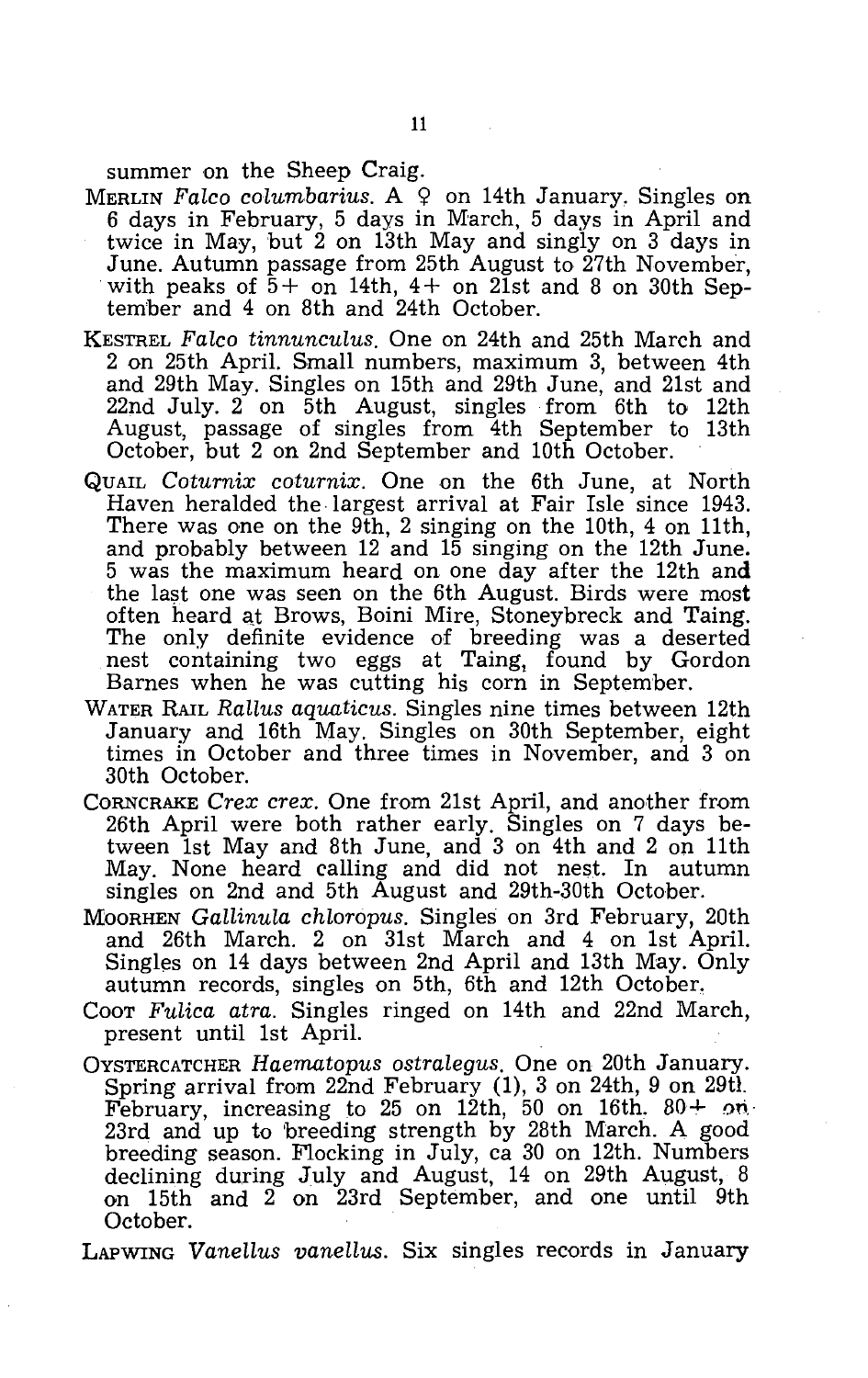and February. Passage and arrivals from 24th February, with peaks of  $140+$  on 4th, 100 on 20th, and  $500+$  on 25th March. Only two pairs nested in Gilsetter, rearing broods of three and two. Summer birds present until 15th August. Autumn passage from 1st September to 29th October, peaks of 25 on 11th September and 10 on 14th October. Singles on 12th, 20th and 21st November.

- RINGED PLOVER *Charadrius hiaticula.* Arrival from 27th February. Two pairs nested on Buness and pairs were observed at Vaasetter, probably nested, and Skadan/ Meoness. Passage from 3rd July to 29th September, peaks 40+ on 27th, 29 on 29th August and 18 on 13th September. Singles on 2nd, 6th, October and 4th and 30th November.
- GREY PLOVER *Charadrius squatarola.* One from 13th to 17th September and another, 12th to 15th October.
- GOLDEN PLOVER *Charadrius apricarius.* Small spring passage from 6th February to 26th May, peaks of 9 on 18th April and 6 on 9th May. Autumn passage from 4th July to 25th October, mainly 9th August to 6th October, peaks 33 on 17th August, 35 on 9th and 11th, 43 on 27th and 48 on 29th September.
- DOTTEREL *Charadrius morinellus*. One on summit of Ward Hill, 9th to 15th September.
- TURNSTONE *Arenaria interpres.* Small numbers, up to 10, wintered. Spring passage from 14th March to 6th June, maximum 25 on 14th March. Autumn passage from 16th July, peaks of 45 on 28th July, 39 on 29th August, 27 on 7th September, 80 on 22nd October, 50 on 14th, 60 on 20th and 73 on 28th November.
- SNIPE *Capella gallinago.* Small numbers wintered, maximum 5. One or two pairs probably nested. Autumn passage from 29th August  $(\delta)$ , peaks of 7 on 7th, 10 on 14th and 14 on 27th September, 20 on 14th October. Small numbers in late autumn.
- JACK SNIPE *Lymnocryptes* minimus. Singles on 20th March, 13th September and on 11 days between 2nd October and 24th November, but 2 on 9th November.
- WOODCOCK *Scolopax rusticola.* One on 5th January. Small passage between 1st February and 13th May. Maximum 4+ on 25th March. Autumn passage from 14th October to 29th November; main movements, 50+ on 29th, ca 300 on 30th and 100 on 31st October, 25 on 4th, ca 200 on 19th, 140 on 20th and 35 on 21st November.
- CURLEW *Numenius arquata.* Spring passage from 22nd March, with peaks of 15 on 9th, 25 on 16th, 28 on 18th and 16 on 23rd April. Small numbers in May and June. Return passage from 23rd June, with peaks of 18 on 1st, 28 on 9th,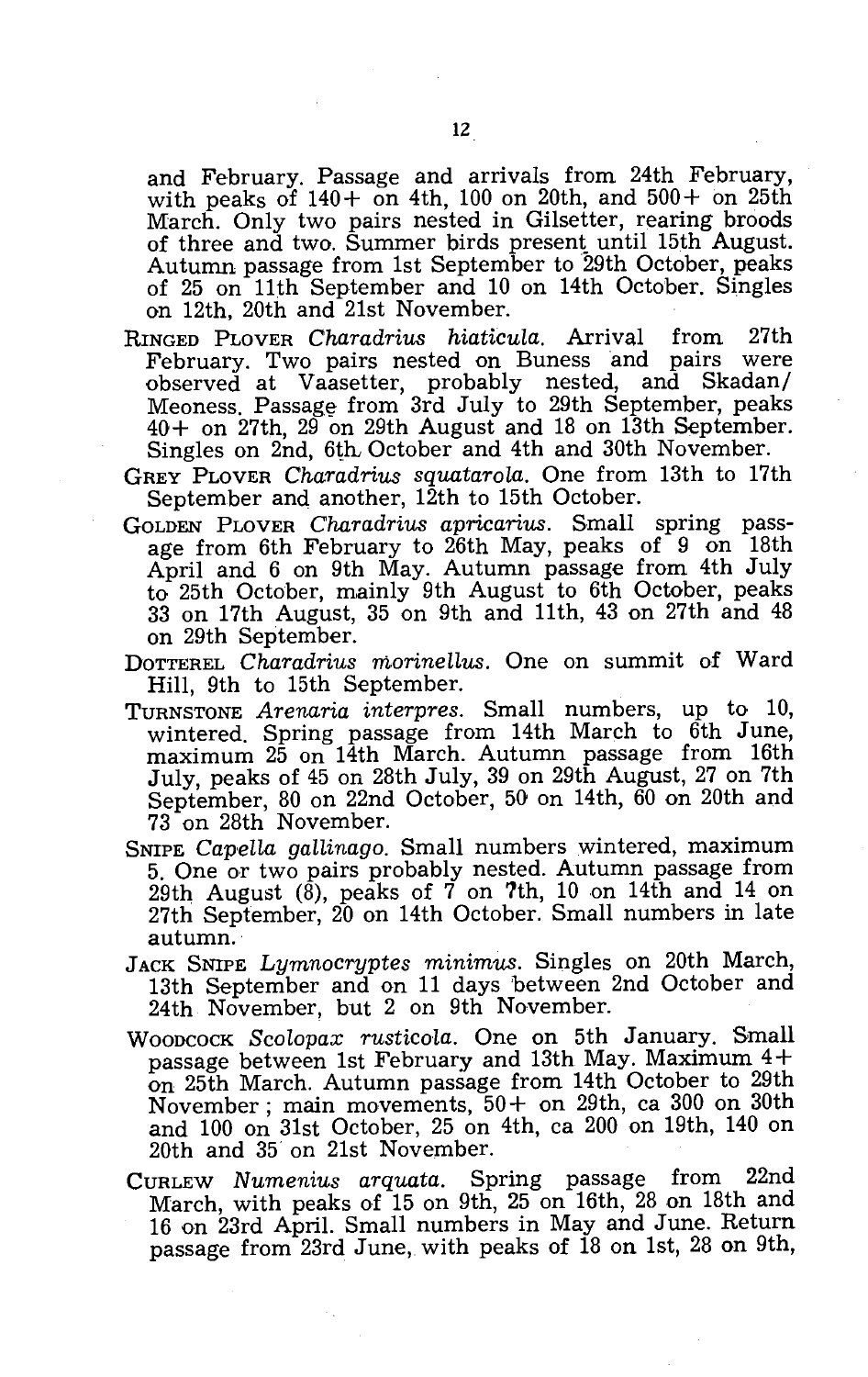30 on 19th July, 26 on 8th and 12 on 31st August; small numbers in September, October and November.

- WHIMBREL *Numenius phaeopus.* One on 18th April. Main passage from 28th April to 12th June, peaks of 10 on 11th and 9 on 24th May. Autumn passage from 6th July, maximum 3 in July, singles on six days in August, 2 on 26th and 3 on 27th August and one on 14th September.
- BLACK-TAILED GODWIT *Limosa limosa.* Singles in full breeding plumage on 18th, 21st and 23rd May.
- BAR-TAILED GODWIT *Limosa lapponica.* One on 18th April. Singles on 17th, 20th and 31st July. 25 flew south over the isle on  $27th$  August. 1-2 from 4th to 14th September.
- GREEN SANDPIPER *Tringa ochropus.* Singles on 19th April, 21st May, 21st July and 9th August.
- WOOD SANDPIPER *Tringa glareola.* One on 20th-22nd May, one on 14th June and 1-2 from 9th to 15th August.
- COMMON SANDPIPER *Tringa hypoleucos.* 2 on 27th April. Spring passage from 4th to 30th May, peaks of 3 on 4th, 3+ on 14th and 4 on 20th. 3 on 19th July, small passage from 9th August to 11th September, peaks of 5 on 19th, 4 on 20th-21st and 24th August.
- REDSHANK *Tringa totanus.* Small numbers wintered and up to 8 daily in Spring, smaller numbers in May and June. Autumn passage from 2nd July, first big arrival was 59 on 16th July; peaks of 30 on 19th, 35 on 29th July, 26 on 9th and 22nd, and 33 on 29th August, 40 on 6th, 38 on 7th and 25 on 23rd September, and 35 on 14th October.
- SPOTTED REDSHANK *Tringa erythropus.* 2 on 8th, 10th and 11th August and singles on 9th, 15th, 16th, 26th, 27th and 31st August.
- GREENSHANK *Tringa nebularia.* Singles on 16th April, 14th and 30th May, and 18th June. 1-2 from 7th to 25th August.
- KNOT *Calidris canutus.* Small numbers from 16th July to 19th September; peaks of 30 on 27th, 20 on 28th July and 7 on 9th August.
- PURPLE SANDPIPER *Calidris maritima.* A small flock, maximum 9, present January to 25th May. 2 on 28th July, were still in partial summer plumage. Small numbers from August to December, maximum 12.
- LITTLE STINT *Calidris minuta.* One at Easter Lother, 20th-23rd May. Singles on 26th August, 18th September; 3rd October and 6th-7th October.
- TEMMINCK'S STINT *Calidris temminckii.* One at Easter Lother, with a Little Stint, 21st-23rd May; first record during Observatory's existence.
- DUNLIN *Calidris alpina*. One on 2nd January and 1-2 from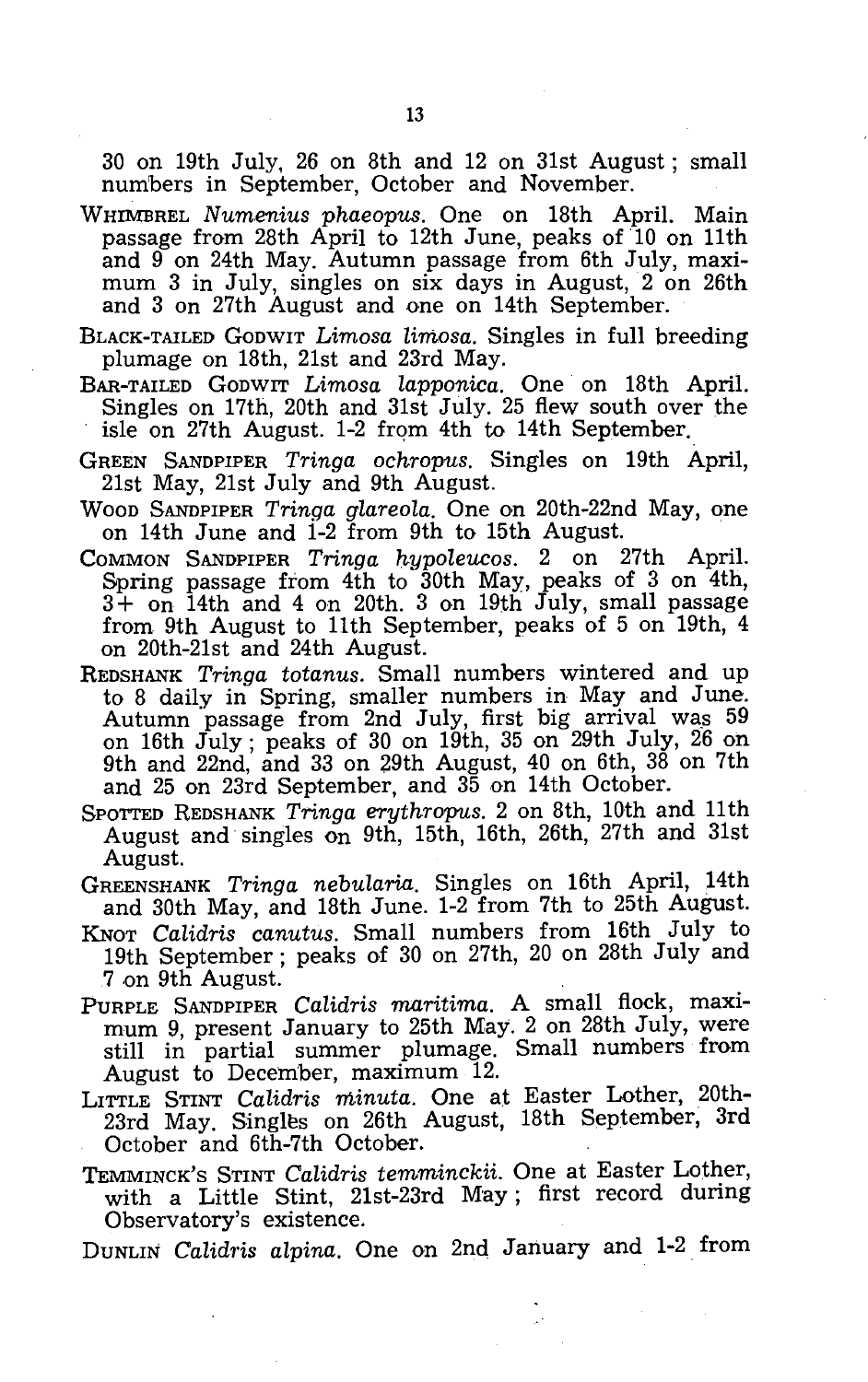23rd to 28th March. Small passage from 2nd May to 4th June; maximum, 9 on 14th and 16th May. Autumn passage from 10th July to 4th November, main movements, 19th July to 21st September; peaks of 16 on 19th July, 22 on 9th and 21 on 10th August, and 10 on 16th September.

- SANDERLING *Crocethia alba.* 2 on 21st May, singles on 19th, 20th, 26th May and 13th June. Small autumn passage from 18th July to 16th September, maxima 4 on 4 days in August.
- RUFF *Philomachus pugnax.* 2-3 from 9th to 11th, one on 18th and 10 on 26th August. Singles on eight days in September until 16th.
- STONE CURLEW *Burhinus oedicnemus.* One at Taft on 18th May, and at North Grind and Bull's Park on 19th May.
- GREAT SKUA *Catharacta.skua.* First seen on 3rd April; main arrivals on 10th and 17th April. About twenty pairs nested. Dispersal in mid and late August; small numbers in September and last seen on 25th October.
- ARCTIC SKUA *Stercorarius parasiticus.* Two at sea on 6th April. First ashore on 16th and main arrival on 26th April. About 70 pairs nested, with good success. Dispersal during mid-August, last seen on 17th September; but 2 offshore on 18th October.
- POMARINE SKUA *Stercorarius pomarinus.* One flew east over Skadan on 10th June.
- GREAT BLACK-BACKED GULL *Larus marinus.* No change noted in breeding population; had good fledging success, especially on Sheep Craig, where  $27$  young were ringed.
- LESSER BLACK-BACKED GULL *Larus fUscus.* One on 25th March, of the Scandinavian race. Arrival of local birds from 7th, mainly 18th and 29th April. Population decreased to the old total of ca 30 pairs. Last seen on 19th September.
- HERRING GULL Larus argentatus. No really large rough weather flocks this year, maximum ca 200. Breeding population high and probably still increasing.
- COMMON GULL *Larus canus.* 1-4 in January and February. Spring passage from 23rd March, peaks of 60 on 20th, 250 on 23rd and 120 on 24th April. Small numbers in May and June. Autumn passage in July, first big movement, 196 on 19th July. 600 on 9th and 450 on 26th August. Lesser numbers in September and October; 200 on 11th Sep-. tember, 170 on 3rd, 150 on 12th October and up to 15 in November.
- GLAUCOUS GULL *Jftrus hyperboreus.* At least one on 13th and 14th April. Singles on 14th October, 20th, 26th and 28th November.
- ICELAND GULL *Larus glaucoides.* One following the plough at Taing on 14th April.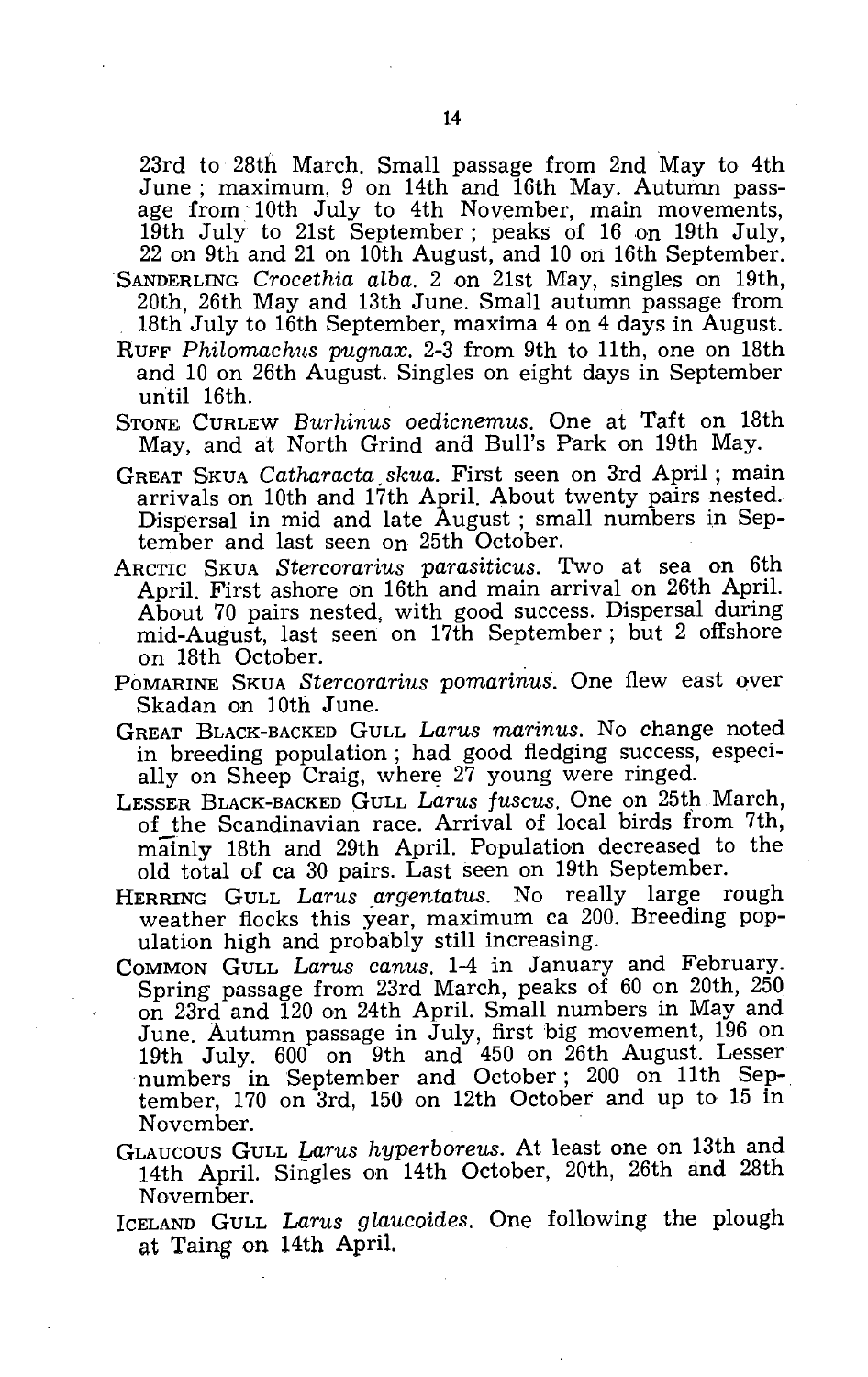- BLACK-HEADED GULL· *Larus ridibundus.* Spring passage from 14th March to 18th June; peaks of 42 on 26th and 55 on 29th April. Small numbers during summer. Autumn passage from 15th July to 11th September; peaks of 25 on 19th July, 12 on 29th August and 11 on 8th September. 1-2 in October and November.
- KITTIWAKE *Rissa tridactyla.* First birds at cliffs on 4th March; ashore in numbers from 2nd April. Had very good breeding season, but numbers of immatures died in July and August. Small numbers offshore in autumn, but a strong passage of 100 per 15 minutes going east past Skadan on 23rd November.
- COMMON AND ARCTIC TERN *Sterna hirundo' and macrura.* One on 26th May, small passage in June and return passage in July and August. 4 on 22nd and 1 on 28th September. Arctic Terns identified on seven occasions and Common Terns on three.
- LITTLE AUK *Plautus alle.* Singles on 16th and 17th March. Singles on 26th and 30th November and 2nd December. Three dead on North Haven beach in this period, all oiled.
- RAZORBILL *Alca torda.* Ashore from 1st March, main arrival from 7th April. A good breeding season. Last seen ashore on 4th August. Rather more than usual offshore in autumn.
- GUILLEMOT *Uria aalge.* Ashore from 1st March, main arrival from 10th April. A good breeding season. Last seen ashore on 3rd August. More than usual offshore in autumn, especially numerous in October and November, and many oiled at end of November.
- BLACK GUILLEMOT *Cepphus grylle.* No change noted in population, but many nests flooded by gales and high seas in July.
- PUFFIN *Fratercula arctica.* First ashore on 10th April, main arrivals from 11th April. Numbers declined on Burrista and Tour o'da Ward Hill, but increased at other sites. Last seen ashore on 20th August.
- STOCK DOVE Columba oenas. One on 23rd March.
- Rock Dove Columba livia. Wintering flock up to 11, maximum 13 in Spring. Maximum number after breeding season 24.
- WOOD PIGEON *Columba palumbus.* Small passage from 24th February to 1st July; maxima 13+ on 19th May and 9 on 11th June. Singles on 7 days in August, 4 in October and 1st November.
- TURTLE DOVE *Streptopelia turtur.* Spring passage from 5th May to 24th June, mainly in May, maximum 7 on 25th. Small passage of 1-3 between 22nd August and 20th September. One on 15th October.
- COLLARED DOVE *Streptopelia decaocto.* Singles on 9th, 19th,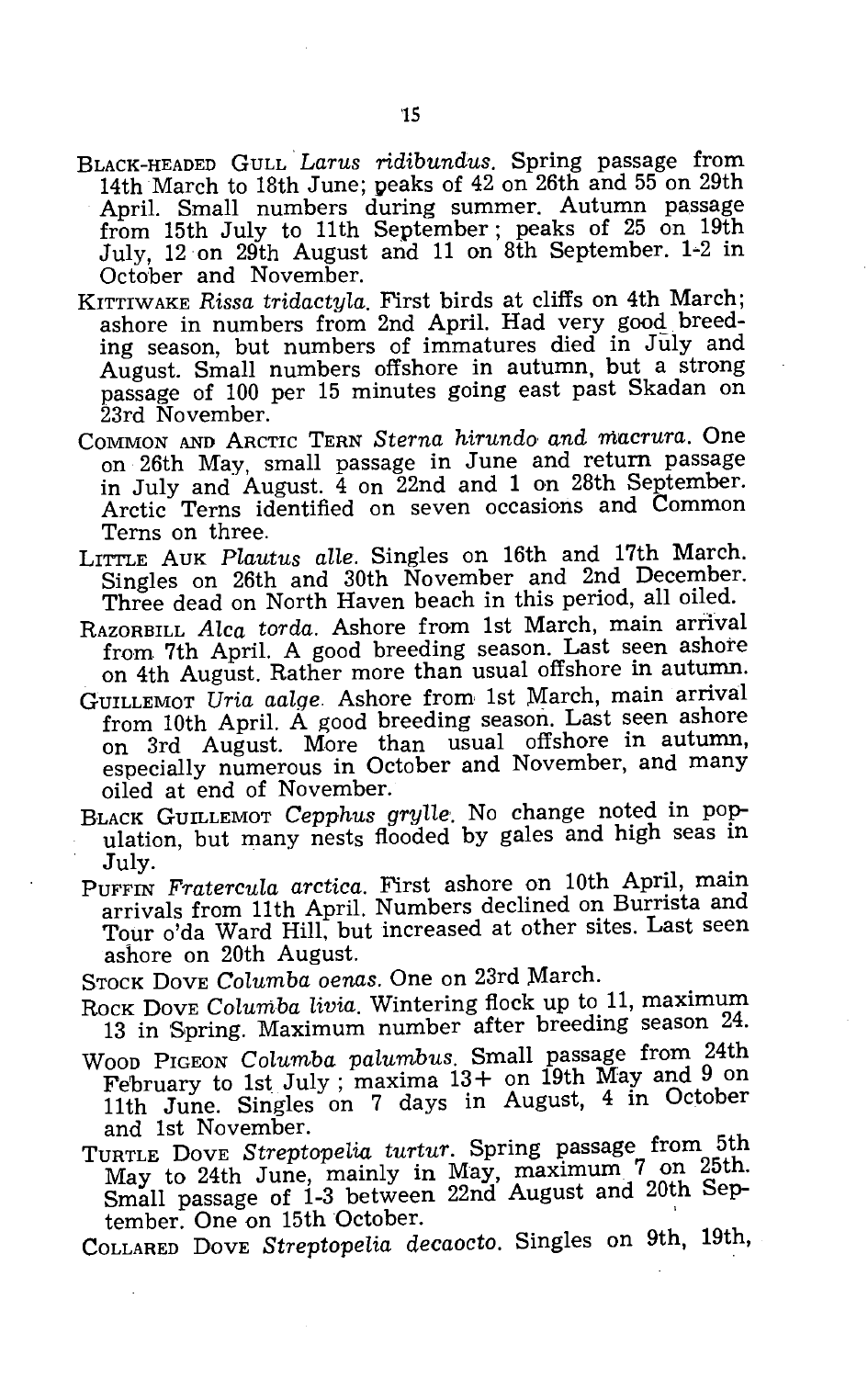22nd May, 1st, 11th, 16th June and 30th July.

- CUCKOO *Cuculus canorus.* Spring passage from 4th to 26th May, 6 on 19th May. One on 12th June and a young bird on 9th July.
- LONG-EARED OWL *Asia otus.* Singles on 20th, 27th and 29th April. In autumn, singles on 19th, 20th, 26th October, 1st-4th November and 2 on 5th November.
- SHORT-EARED OWL *Asio flammeus.* Singles on eight days between 9th April and 22nd June. Small passage 1st October to 6th November. maxima 2 on 29th and 3 on 31st October.
- SWIFT *Apus apus.* First one on 19th May. Small numbers in May and June. Autumn movements, 10th-26th July, peaks of 30 on 17th and 21st; and 9th-16th August, maximum 16. 2+ on 6th and 1 on 9th, only September records.
- WRYNECK *Jynx torquilla.* Singles on 25th May and 6th September.
- SHORT-TOED LARK *Calandrella cinerea.* Adult on 15th May at May, and a bird of the year at Taing, 9th-11th July. The last one was trapped and ringed; all were referable to one of the reddish southern races.
- WOODLARK *Lullula arborea.* One on 20th and 21st April.
- SKYLARK *Alauda arvensis.* ca 5 wintered. Arrivals from 27th February, heavy passage from 25th-27th March, with  $300 +$ on first date. Successful breeding season. Small movements late September and October.
- SwALLOW *Hirundo rustica*. Spring passage from 15th April, main movements from 6th May to 19th June. Peaks of 20 on 11th and 13th May, and 6th and 10th June, but 80 on 19th May. Small numbers June to August. Autumn passage, 6th- $30<sup>th</sup>$  September, maximum  $8 +$  on 6th September. Singles on 4 days in October, last on 16th.
- HOUSE MARTIN *Delichon urbica.* Spring passage from 7th May to 27th June, peaks of 80 on 20th and 40 on 22nd-24th May, 50 on 6th and 75 on 8th June. 1-2 on 6 days in July and twice in August.
- SAND MARTIN *Riparia riparia.* One on 20th April, small passage from 6th to 29th May, maximum 3. Singles on 6th June and 18th August.
- RAVEN *Corvus corax.* Up to 8 noted in winter and 12 in March. A flock of 11 flew very high over the isle in a northerly direction on the 26th March, they appeared to be a migratory flock. Four pairs bred. Autumn flock up to 13.
- CARRION CROW *Corvus corone.* One from 8th January to 8th March. 2 from 10th April to 30th April. Small movements up to 15 between 1st and 19th May and then, probably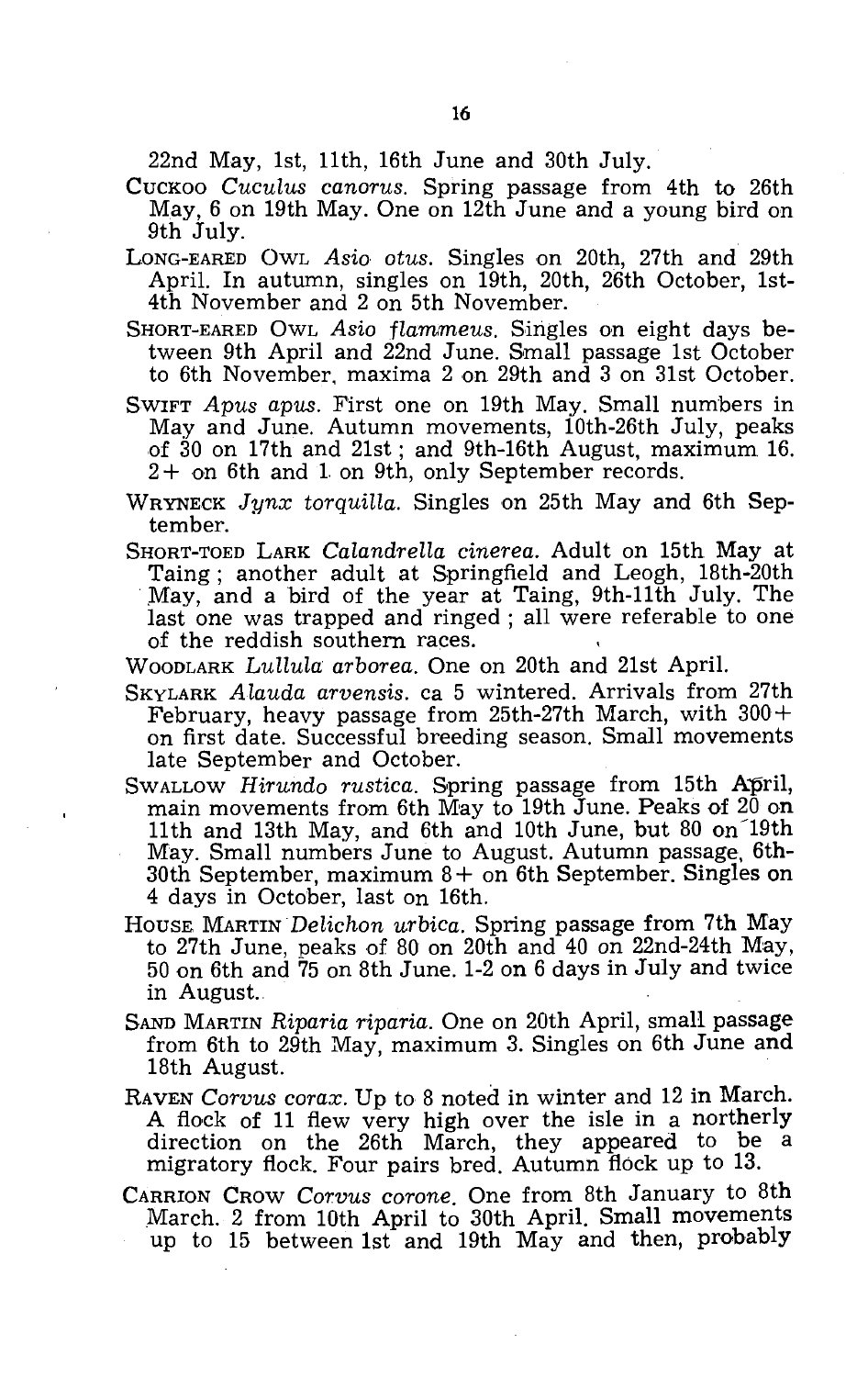original, 2 recorded during rest of year, but 3 in June and July. Did not nest.

- HOODED CROW *Corvus cornix.* Spring flock up to 13 and autumn flock up to 15. Usual breeding population; three chicks ringed at Duttfield.
- ROOK Corvus frugilegus. Small numbers between 26th February and 20th May, peak of 9 on 15th May.
- JACKDAW *Corvus monedu.la.* Small numbers, maximum 5, from 23rd March to 6th May. One from 2nd December.
- WREN *Troglodytes troglodytes.* Wren census completed this summer, and the population was the highest ever recorded at 51 or 52 singing males. One pair nested inside the Gully trap and reared young.
- MrSTLE THRUSH *Turdus viscivorus.* 1-2 from 16th to 29th March. Singles on 22nd and 29th April. 2 on 30th and 1 on 31st October.
- FIELDFARE *Turdus pilaris.* Unusually strong movements in January and February;  $50+$  to  $150+$  on most days, January and 1st-2nd February. Spring passage from 25th March (120) to 18th May, only other peak was 120 on 22nd April. Early migrant on 7th-10th August. Early passage from· 2nd September, but small numbers until 16th October. Peaks of 400 on 17th, 26th, 800 on 29th, 2000 on 30th and 1000 on 31st October, 800 on 1st and 250 on 2nd November. Movements until 21st November. Few wintering.
- SONG THRUSH *Turdus philomelos.* 2 on 27th February and 1st March. Passage from 12th March to 4th June, main movements 23rd-31st March. 1-2 from 11th to 24th June. Singles on 7th and 27th August and 14th September. Autumn passage from 23rd September to 6th November, peaks 20 on 16th and 30th October.
- REDWING *Turdus iliacus.* 75 on 1st, 20+ on 2nd and 10+ on 3rd January. Singles on days in January and February. Spring passage from 21st March to 27th April; peaks of 30 on 30th March,  $35 +$  on 18th and 19th April. Singles on 10th May and 14th September. Autumn passage from 29th September to 28th November; peaks of 400 on 6th, 500 on 11th and 14th, 600 on 16th, 750 on 30th and 500 on 31st October.
- RING OUZEL *Turdus torquatus.* Small numbers, maximum 5, 11th to 24th April. *cf* on 9th-10th May. Singles on 3 days, 10th-28th September and 6 on 11th September. 1-2 between 29th and 31st October and one on 9th November.
- BLACKBIRD *Turdus merula.* Small numbers, up to 7, wintered. Spring passage from 27th February, mainly from 21st March to 10th May; peaks of 300 on 25th and 350 on 27th March. Singles on three days until 10th June and one on 3rd August and 2nd September. Autumn passage from 26th September,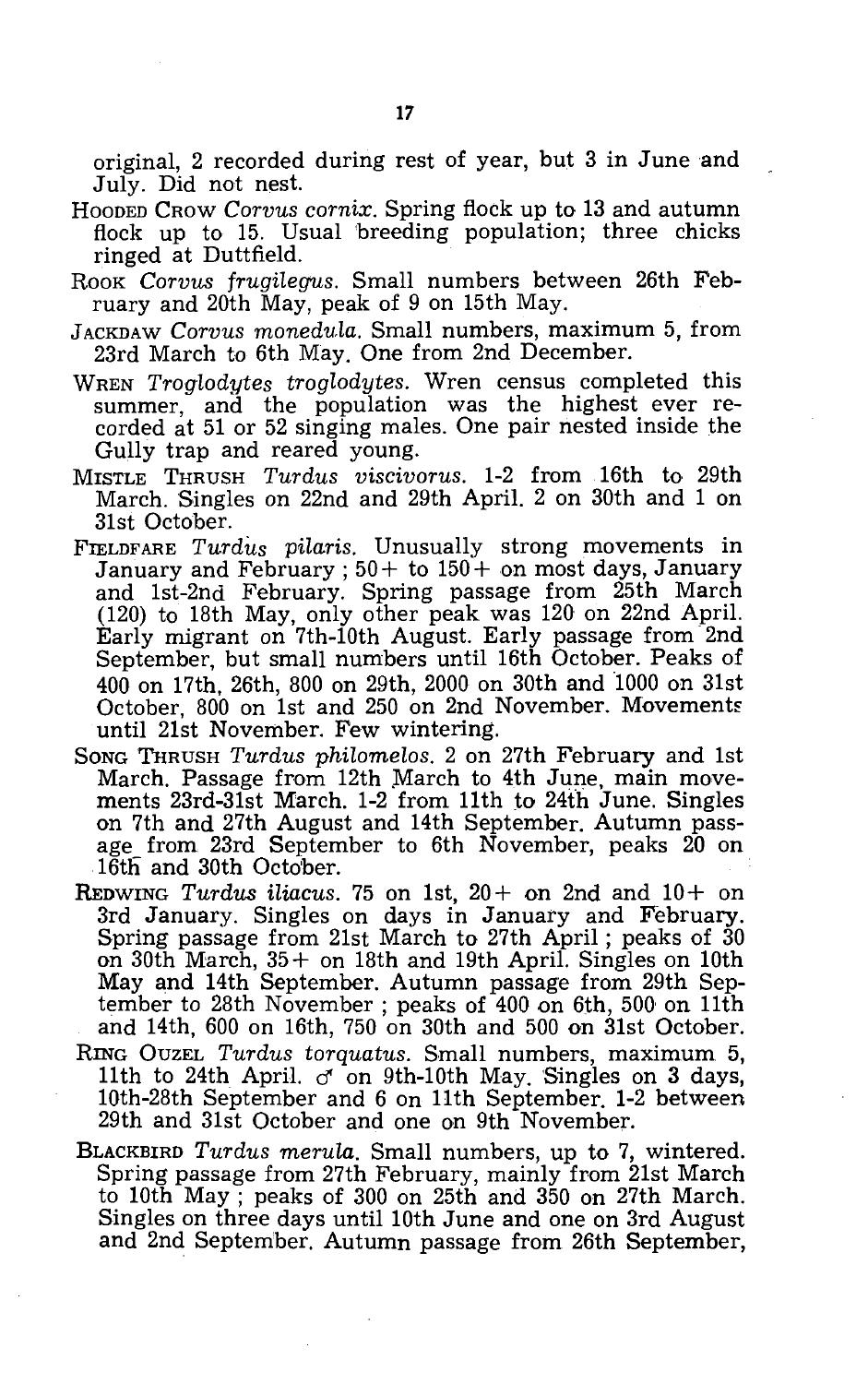mainly from 29th October to 6th November. Peaks of 1000+ on 29th,  $2000 +$  on 30th, 1000 on 31st October, 800 on 1st and 300 on 2nd November.

- WHEATEAR *Oenanthe oenanthe.* Early arrivals on 27th and 31st March, and 4th April. Passage from 9th April, main arrival on 19th-20th April. Breeding population slightly up on 1963. Passage in August and September, last recorded on 22nd October. Greenland birds were noted in late April, May and September, and a late one on 3rd October.
- BLACK-EARED WHEATEAR *Oenanthe hispanica*. An adult 9 trapped at Huns Heilor on 19th May and a 1st winter  $\varphi$  found at North Grind, caught in Joint Schools trap, on 27th September. Both were referable to the western race, *hispanica.*  3rd and 4th record for Fair Isle.
- WHINCHAT *S'axicola rubetra.* Small passage from 24th April to 27th May, maximum 4. Small autumn passage from 23rd August to 30th September, maxima 12 on 11th and 10 on 14th September. Singles on 10th and 13th October.
- STONECHAT Saxicola torquata. c<sup>o</sup>c<sup>s</sup> on 30th March, 22nd April and 19th May. An immature of the siberian race, *maura,* at South Harbour and Utra on 1st November.
- REDSTART *Phoenicurus phoenicurus.* Small passage from 18th April to 30th May, maximum 3. One on 21st June. Very small autumn passage, only 2-3 between 9th and 11th August, and only 1-7 on half the days between 10th September and 5th November, except 12 on 3rd October.
- BLACK REDSTART *Phoenicurus ochrurus.* Surprising passage between 25th March and 21st May, maximum of 4 on 20th April and 7 trapped and ringed during Spring. One on 20th and 21st October.
- BLUETHROAT *Cyanosylvia svecica*. A 9 on 21st, 2 on 22nd and a  $\sigma$  on 30th May. One on 4th June. Only autumn records;  $\sigma$  from 3rd to 11th and a  $\varphi$  on 13th October.
- ROBIN *Erithacus rubecula.* 1-2 wintered. Passage from 11th March to 21st May, mainly from 26th to 31st March, only  $\beta$  peak was 100 on 27th March. Singles on 15th and 19th September. Small autumn passage from 3rd October to 25th November, maxima 12 on 29th and 20 on 30th October. A very poor year for this species.
- GRASSHOPPER WARBLER *Locustella naevia.* Singles on 20th, 27th and 28th April and 2 on 21st April.
- GREAT REED WARBLER *Acrocephalus arundinaceus.* One trapped at Sompal on 8th June, seen at Hjukni Geo on 9th and 11th June. First record for Fair Isle and second for Scotland. The contract of the contract of the contract of the contract of the contract of the contract of the contract of the contract of the contract of the contract of the contract of the contract of the contract of the cont
- REED 'WARBLER *AcrocephaLus scirpaceus.* Singles trapped on 18th June, 1st and 4th September.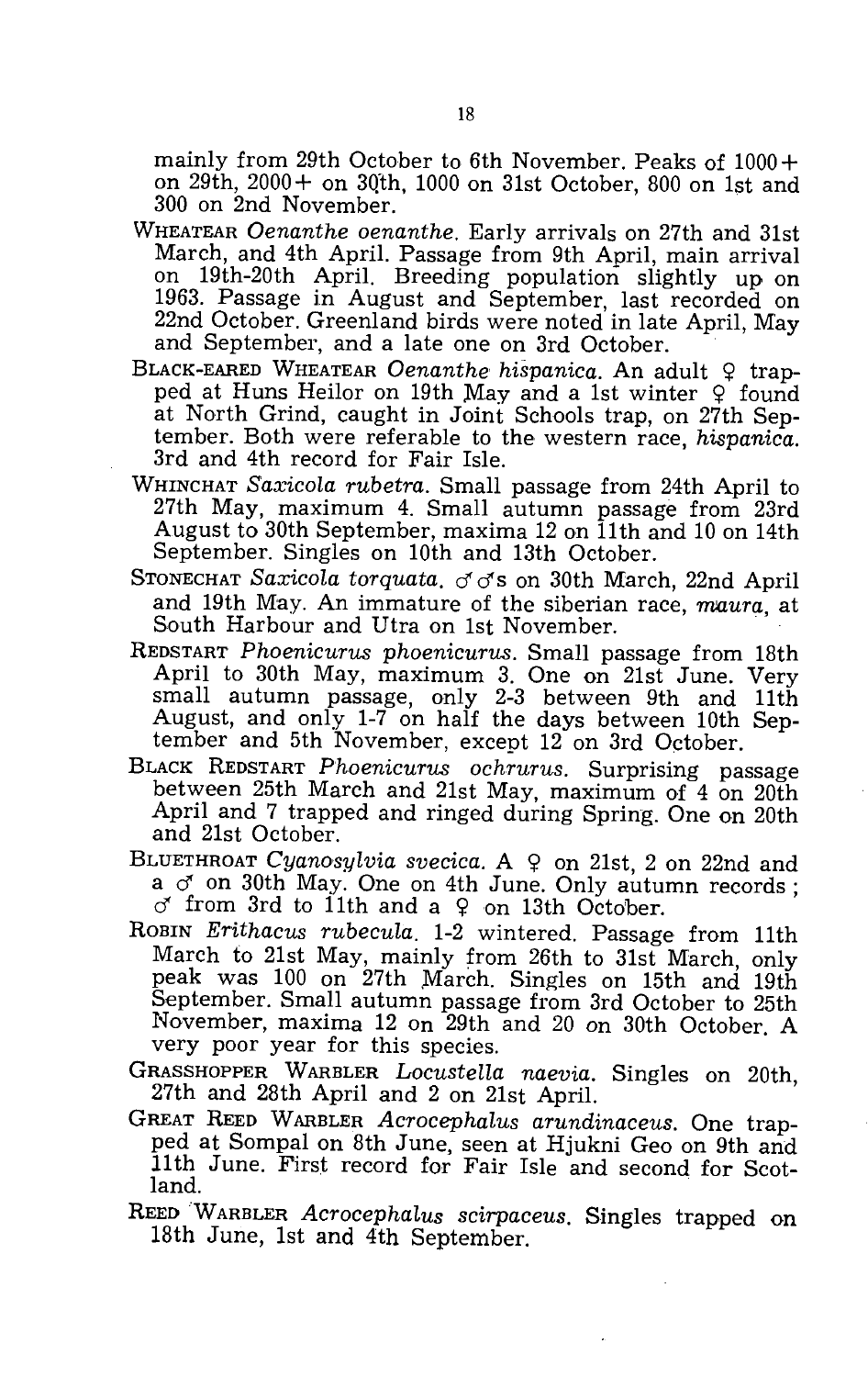- MARSH WARBLER *Acrocephalus palustris.* 2 on 15th arid 19th June, and singles on 16th and 17th June.
- SEDGE WARBLER *Acrocephalus schoenobaenus.* Small passage from 7th to 25th May, peaks of 7 on 20th and 5 on 21st May. Singles on 5 days in June. One on 4th September.
- MELODIOUS WARBLER *Hippolais polyglotta.* One trapped on 12th June, 2nd record for Fair Isle.
- ICTERINE WARBLER *Hippolais icterina.* One trapped on 28th May.
- BLACKCAP *Sylvia atricapilla.* Small passage 18th April to 22nd June. Return passage from 11th September to 18th November, peaks of 16 on 16th, 12 on 17th and 10 on 31st Oct.
- BARRED WARBLER *Sylvia nisoria.* Singles on 12 days between 10th August and 10th October, and 2 on 3rd October.
- GARDEN WARBLER *Sylvia borin.* Spring passage from 2nd May to 16th June, maximum 5 on 9th June. Scarce autumn movements from 5th August to 16th October; only recorded on half the days and maximum was 7 on 14th September.
- WHITETHROAT *Sylvia communis.* Spring passage from 22nd April to 18th June; maxima of 8 on 19th and 6 on 21st May. Singles on 19th and 21st July, 29th August, 5 days between 4th and 19th September and 8th-9th October.
- LESSER WHITETHROAT *Sylvia curruca.* One on 21st April; small passage from 6th May to 24th June, maxima 4 on 19th and 29th May. Autumn passage from 5th September to 21st October, maximum  $4+$  on  $\overline{1}$ st October. Birds of the Siberian race *blythi* on 5th and 27th September.
- SUBALPINE WARBLER *Sylvia. cantillans.* Adult *cf* at the Haa on the 23rd April and trapped there on the 24th. This bird was referable to the eastern race; *albistriata.*
- WILLOW WARBLER *Phylloscopus trochilus.* One on 25th April. Spring passage from 7th to 28th May; peaks of 5 on 20th and 8 on 21st May. One on 13th June. Autumn passage from 8th August to 3rd October; peaks of 10 on 11th and 4 on 12th September.
- CHIFFCHAFF Phylloscopus collybita. Spring passage from 19th April to 21st May; peaks of 6 on 20th and 24th, and 7 on 25th April. Autumn passage from 12th September to 12th November, peaks of 4 on 17th and 5 on 31st October. Northern birds on late dates.
- ARCTIC WARBLER *Phylloscopus borealis*. Adult from 14th to 19th August and 1st winter birds on 9th and 2 on 12th September. All four were trapped and ringed.
- YELLOW-BROWED WARBLER *Phylloscopus inornatus.* 3 at Easter Lother on 3rd, one there on 4th and one trapped at Lower Leogh on 10th October.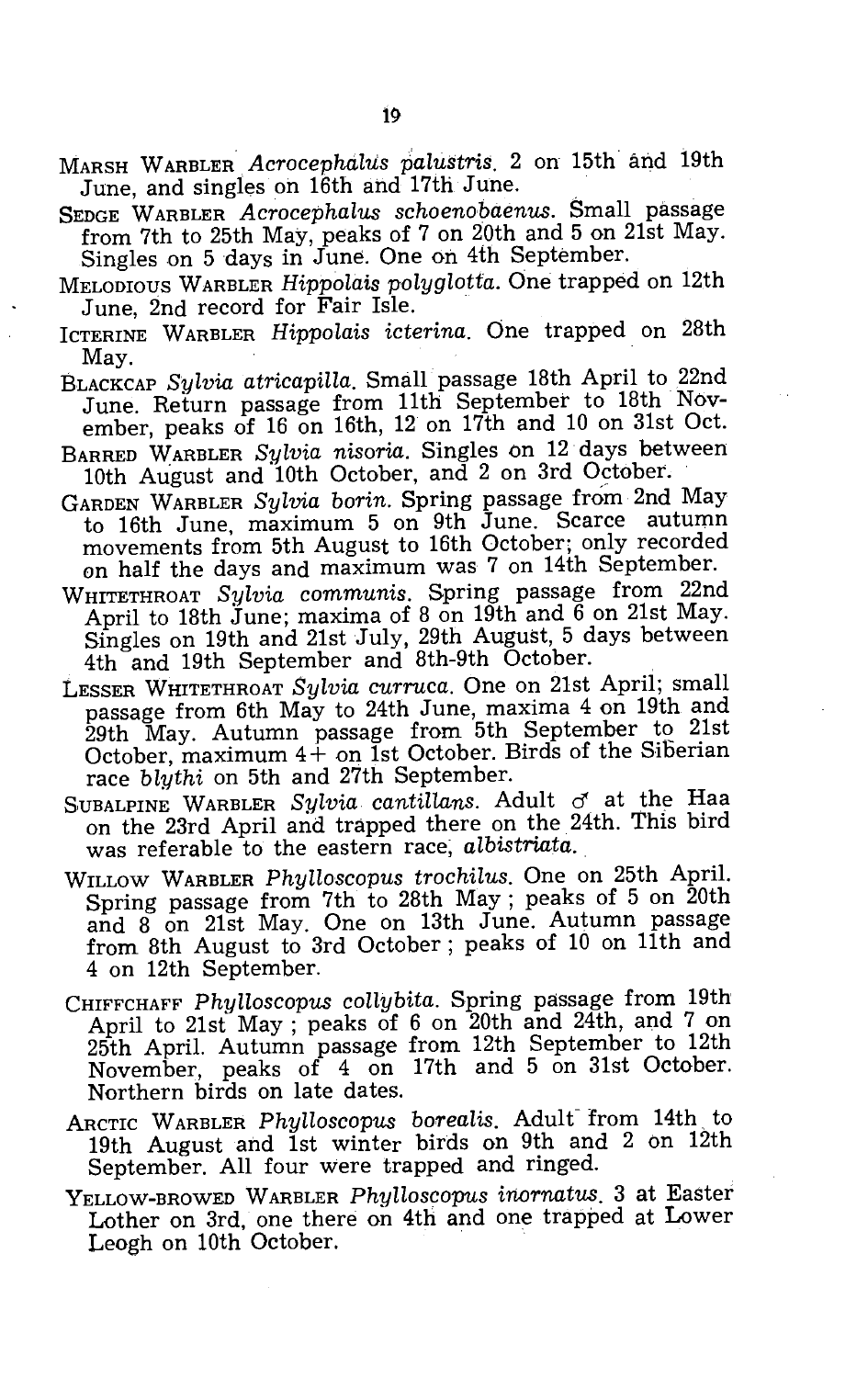- GOLDCREST *Regulus regulus.* A rare migrant this year. Singles on 9th, 14th and 16th April. One on 15th and 16th September. Small numbers from 3rd October to 4th November; peaks of 40 on 3rd-4th, 12 on 8th and 16 on 13th October.
- SPOTTED FLYCATCHER *Muscicapa striata*. Spring passage from 18th May to 23rd June; peaks of 10 on 24th and 15 on 25th May. One on 23rd July. 1-3 on 7 days between 27th August and 22nd September.
- PIED FLYCATCHER *Muscicapa hypoleuca*. 1-3 on 6 days between 19th May and 1st June. Autumn passage from 28th August to 17th October; peaks of 24 on 11th and 10 on 13th September.
- RED-BREASTED FLYCATCHER *Muscicapa parva*. Singles on 28th September, 3rd and 17th October.
- HEDGE SPARROW Prunella modularis. Spring passage from 22nd March to 8th May; maxima 20 on 26th and  $15$  on 27th March. Some, which lingered, were heard singing at the Gully and Setter but they did not stay to breed. Singles on 4 days in May, 3 days in June and twice in July and one on 14th August. Autumn passage of 2 on 18th, 3 on 19th-20th, and singles on 25th-26th October and 1st November.
- MEADOW PIPIT *Anthus pratensis*. One on 26th January and twice in early February. Present in small numbers from 26th February, passage from 12th March with peak of 60+ on 30th March. Breeding population higher than 1963. Small passage August to November, last one on 26th November.
- RICHARD'S PIPIT *Anthus novaeseelandiae.* One at Field and Taing on 21st May. Singles on 12th, 16th, 18th, 19th, 24th and 30th September, 3rd, 17th, 18th, 24th and 30th October, 2 together on 19th and 20th October.
- TREE PIPIT Anthus trivialis. Passage from 3rd to 30th May, 1-5 daily except 20 on 19th. 4 on 11th and 2 on  $12th$ singles on 13th and 26th September, 3rd and 17th-19th October.
- ROCK PIPIT Anthus spinoletta. No change in breeding population.
- WHITE WAGTAIL *Motacilla alba alba.* Spring passage from 26th . March to. 29th June, mainly from 19th April to 21st May; peaks of 13 on 15th and 12 on 19th May. One or two present in July, but none bred. Autumn passage from 14th August to 29th September; peaks of 13 on 14th, 20-40 on 22nd-30th, and 50 on 27th August and 17 on 6th September.

PIED WAGTAIL *Motacilla alba yarrelli*. Small spring passage from 18th March to 3rd April, maximum 4 on 28th March.  $\sigma$  present from April to August, usually near Wirvie, pos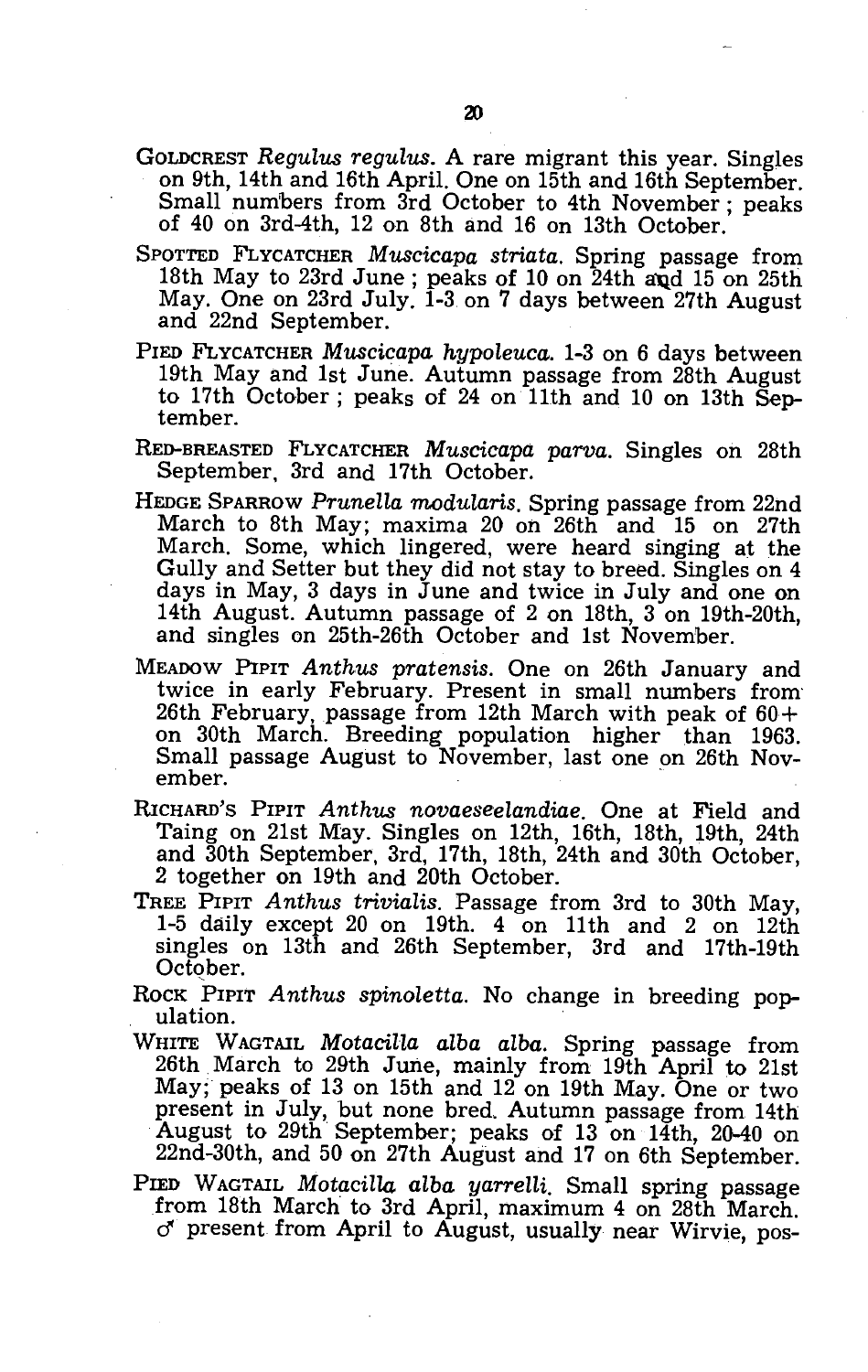sibly same bird, end August and September. One on 8th October.

- GREY WAGTAIL *MotacilZa cinerea.* Singles on 10th-11th April and 8th June.
- YELLOW-HEADED WAGTAIL *Motacilla citreola*. One at Skadan on 19th September.
- YELLOW WAGTAILS *Motacilla flava.*  $\sigma \sigma s$  of the British race, *jLavissima,* on 20th-26th April, 17th, 19th and 30th May. Singles "flavas" on 20th, 26th and 27th May. 3 Blue-headed Wagtails, *M.f. flava,* on 16th and 17th September and the *cf*  present until 15th September.
- WAXWING *BombyciUa garrulus.* One on 12th and 13th January.
- GREAT GREY SHRIKE *Lanius excubitor.* One on 26th April, 2 on 3rd, singles on 4th, 5th, 10th, 29th, 30th and 31st October.
- STEPPE SHRIKE *Lanius excubitor pallidirostris*. One trapped at Taing on 18th October; the second record for Britain and Fair Isle. This bird was probably present on the 17th.
- RED-BACKED SHRIKE *Lanius cristatus.* Small passage between 25th May and 12th June; singles recorded on half these days, 2 on 26th and 4 on 30th May.
- STARLING *Sturnus vulgaris.* Passage at end of February and March and 20th-23rd April. Good breeding season, population as 1963. Autumn passage from 13th October, with peaks of 300, 200 and 600 on 29th, 30th and 31st October.
- HAWFINCH *Coccothraustes coccothraustes.* One on 22nd March and another on 25th May.
- GREENFINCH *Chloris chloris.* A pair in Vaadel on, 30th April and 1 on 21st June.
- GOLDFINCH *Carduelis carduelis.* One feeding on the thistles at North Haven from 21st to 25th November; netted at Observatory on 21st. Second record for Fair Isle.
- SISKIN *Carduelis spinus.* 1 on 18th and 2 on 19th April; singles on 7th and 25th and 2 on 27th May. Small autumn passage from 26th September to 29th October, maxima 5 on 3 days and 4 on 2 days.
- LINNET *Carduelis cannabina*. Small spring passage from 9th April to 11th May, maximum 6 on 1st May. 5 on 29th September and 7th October, and a  $\sigma$  from 4th to 25th October.
- TwITE *Carduelis fLavirostris.* Very few wintered. Arrivals from 13th April. Becoming scarce as breeding bird. Some noted suffering from seed dressing effects. September flock usually ca.80, but 100 on 4th September and 150 oh 10th October.
- REOPOLL *Carduelis flammea.* Mealy Redpoll *fLammea;* one on 16th May and 1-3 from 14th to 19th October. Single Lesser Redpolls *cabaret* on 16th and. 31st October and 1st Novem-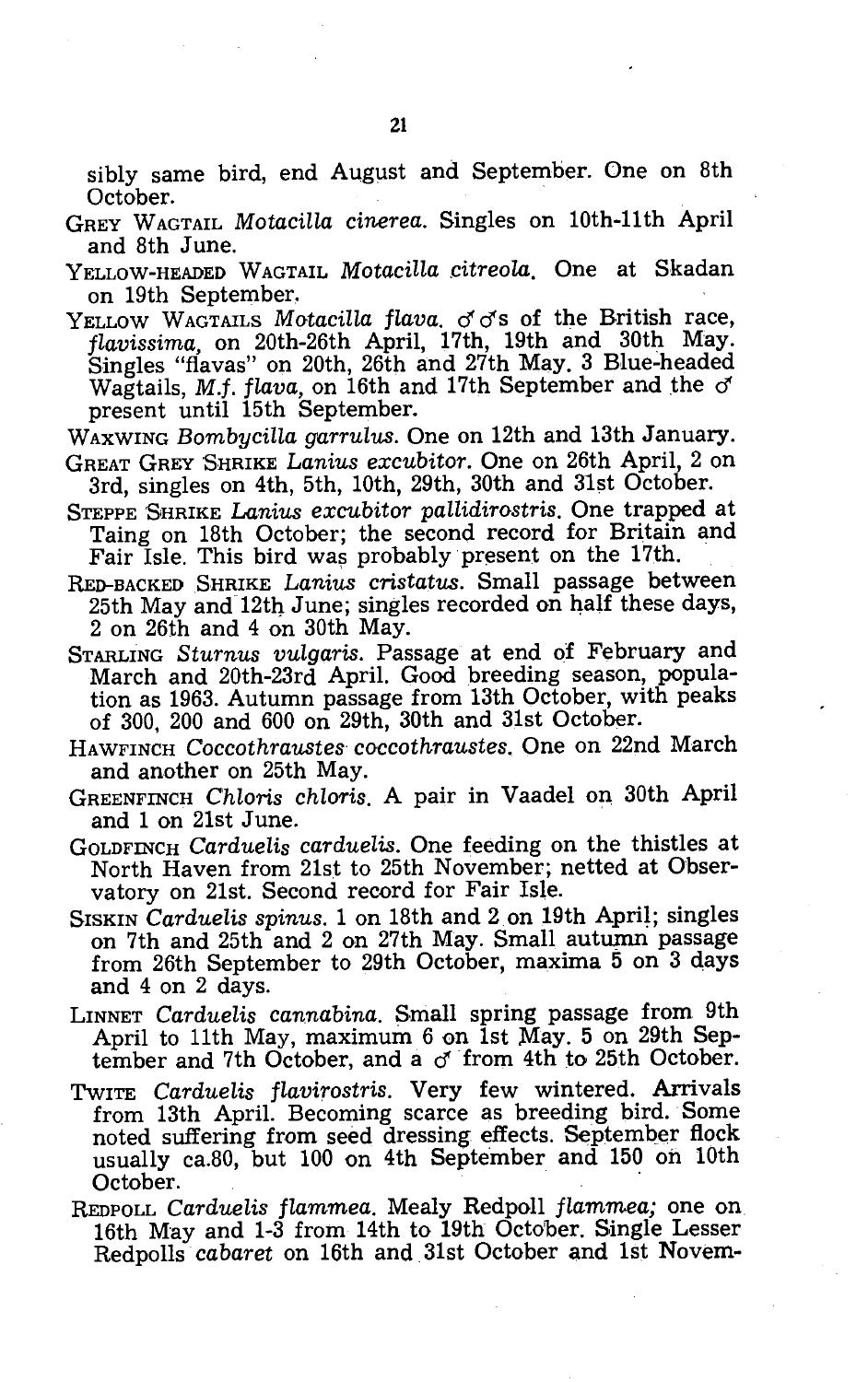ber. A redpoll spp. on 4th and 6th November.

SERIN *Serinus canarius*. A  $\sigma$  at the South Reeva on 29th May; 3rd record for Fair lsle.

SCARLET GROSBEAK *Carpodacus erythrinus.* In September, 3 +

on 19th, 2 on 23rd and 24th, singles on 1st, 18th, 21st and 26th. One on 4th October.

- CROSSBILL *Loxia curvirostra.* One on 7th January and another on 21st and 22nd June.<br>CHAFFINCH Fringilla coelebs. One wintered. Passage from 25th
- March to 25th April; peaks of 14 on 28th, 25 on 29th and 20 on 31st March. 2 on 5th May. Autumn passage from 26th September to 7th November, maximum 8 on 5th and 7th October.
- BRAMBLING *Fringilla montifringilla.* Passage from 25th March to 25th May, mainly 19th to 25th April when peaks of 45 on 22nd-23rd and 70 on 24th. Autumn passage from 26th September to 7th November, mainly 14th October to 3rd November. Peaks of 175 on 17th, 80-100 on 18th-20th and 60-70 on 29th-31st October. .
- YELLOW HAMMER *Emberiza citrinella.* Singles on 20th May, 11th June and 17th-20th October, and 2 on 28th-31st October.
- CORN BUNTING *Emberiza calandra.* Singles on 3rd, 9th-10th April, 29th May, 9th November and 2 on 10th November.
- RED-HEADED BUNTING *Emberiza bruniceps.* A *d'* on most days from 18th July to 11th August and 2 on 12th August.
- ORTOLAN BUNTING *Emberiza hortulana.* Singles on 26th April, 3rd, 19th and 26th-30th September, and 4th October.
- RUSTIC BUNTING *Emberiza rustica.* One trapped at Setter on  $26th$  September, present until  $28th$ , and another, at Wirvie, on 4th October.
- LITTLE BUNTING. *Emberiza pusilla.* One netted at North Haven beach on 7th October.
- REED BUNTING *Emberiza schoeniclus.* Sparse movements from 25th March to 19th May, maximum 3 on 26th and 30th March. Autumn passage from 3rd October to 8th November; 3 on 3rd, 6th and 30th October.
- LAPLAND BUNTING *Calcarius lapponicus.* One on 30th March and 3 on 22nd April. Recorded in autumn on half the days from 18th September to 20th October, mainly singles, but 2 on 4 days and 3 on 18th October. One on 31st October.
- SNOW BUNTING *Plectrophenax nivalis.* Small flock wintered, but 35 on 23rd,  $50+$  on 26th and  $30+$  on 31st January. Passage in March, maximum  $150 +$ , up to 30 in April, 2 on 9th and 10th and a *d'* on 30th May. Autumn passage from 8th September, 80 on 20th October; large arrivals in November, increasing daily from  $500+$  on 1st to  $800+$  on 4th, decreasing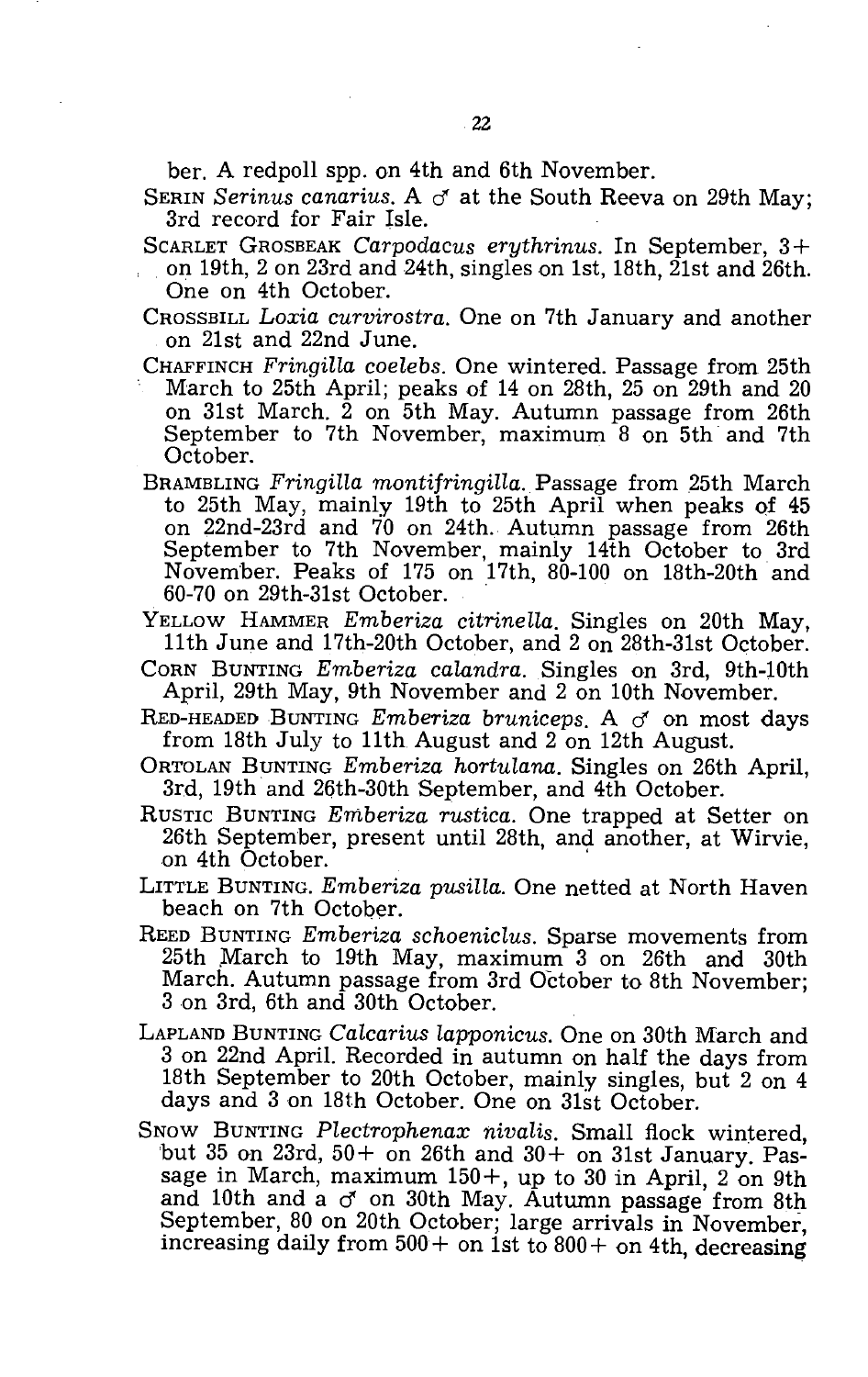to ca.100 by 8th. 500 on 16th and 200 on 17th, then decreasing to wintering flock of ca.20.

INDIGO BUNTING Passerina cyanea. A  $\sigma$  arrived on 3rd August, seen on 5th and 7th. New bird for Fair Isle and Britain.

- HOUSE SPARROW *Passer domesticus.* Population appears to be decreasing.
- TREE SPARROW *Passer montanus.* One on 5th February, small numbers in April and May, building up to 18 on 25th and 29 on 26th May, decreased after 17th June. Two pairs nested in the South Reeva. Autumn flock up to 22, but less in October and not seen after 7th November.

#### *Ringing*

The year's ringing totalled 3795 birds of 105 species. The leading scores were Shag 548; Blackbird 527; Wheatear 337; Starling 304; Fulmar 230; Meadow Pipit 191; and Storm Petrel 173. Species ringed for the first time on Fair Isle were Quail, Golden Plover, Black-eared Wheatear (2), and Great Reed Warbler. Other unusual birds ringed were Peregrine (2), Wood and Green Sandpiper, Ruff, Hooded Crow (3), Short-toed Lark, Steppe Shrike, Subalpine Warbler, Arctic Warbler (4), Melodious and Yellow-browed Warblers, Scarlet Grosbeak (2), Rustic and Little Buntings.

The annual and cumulative totals are brought up to date in Table 1.

#### TABLE I

| Year        | No. of Birds | No. of Species |
|-------------|--------------|----------------|
| 1948        | 288          | 38             |
| 1949        | 1505         | 63             |
| 1950        | 2394         | 74             |
| 1951        | 2234         | 77             |
| 1952        | 1932         | 74             |
| 1953        | 2550         | 80             |
| 1954        | 2317         | 75             |
| 1955        | 2457         | 82             |
| 1956        | 3290         | 81             |
| 1957        | 2924         | 87             |
| 1958        | 4572         | 101            |
| 1959        | 4761         | 116            |
| 1960        | 5110         | 112            |
| 1961        | 5656         | 111            |
| 1962        | 5754         | 125            |
| 1963        | 5863         | 120            |
| 1964        | 3795         | 105            |
| Grand Total | 57402        | 193            |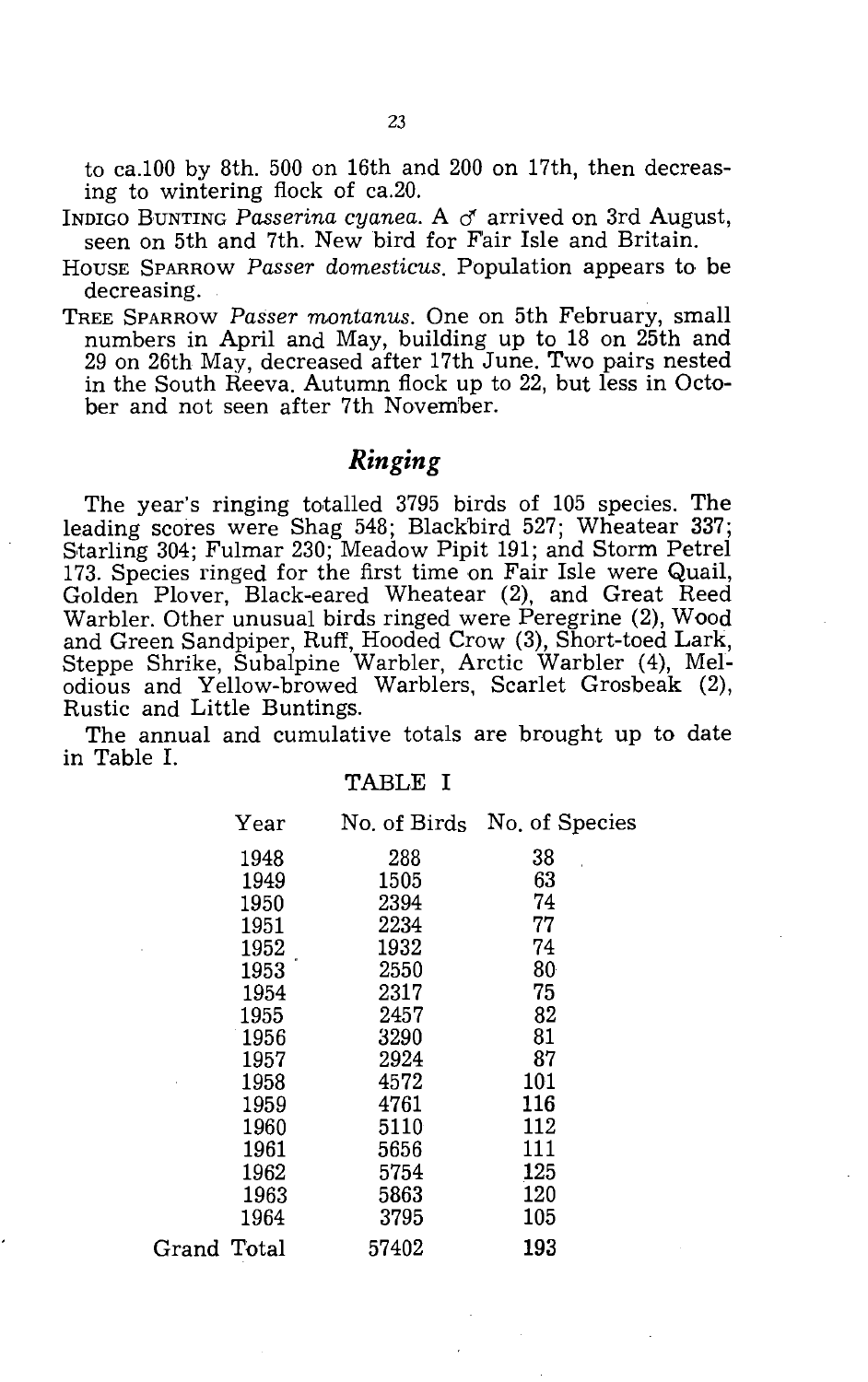Table 2 gives the ringing totals for the individual species, together with the number of recoveries of each species away from Fair Isle (or, in a few instances away from the ringing locality in Shetland).

#### TABLE 2

|                                | <b>Numbers</b>                                |                | Ringed                                          | Numbers Recovered |                  |                |  |
|--------------------------------|-----------------------------------------------|----------------|-------------------------------------------------|-------------------|------------------|----------------|--|
|                                | 1948-63                                       | 1964           | Total                                           | 1948-63           | 1964             | Total          |  |
| Slavonian Grebe                | 1                                             |                | 1                                               |                   |                  |                |  |
| Little Grebe                   | $\mathbf{1}$                                  |                | $\mathbf{1}$                                    |                   |                  |                |  |
| Storm Petrel                   | 70                                            | 173            | 243                                             | 1                 |                  | 1              |  |
| Fulmar                         | 1417                                          | 230            | 1647                                            | 7                 | $\overline{2}$   | 9              |  |
| Gannet                         | 9                                             |                | 9                                               |                   |                  |                |  |
| Cormorant                      | 4                                             |                | 4                                               |                   |                  |                |  |
| Shag                           | 3003                                          | 548            | 3551                                            | 85                | 11               | 96             |  |
| Heron                          | 7                                             |                | 7                                               |                   |                  |                |  |
| Mallard                        | 3                                             | $\mathbf{1}$   | 4                                               |                   |                  |                |  |
| $\operatorname{\textsf{Teal}}$ | 7                                             |                | 7                                               | 1                 | 1                | 2              |  |
| Wigeon                         | 5                                             |                | 5                                               |                   |                  |                |  |
| Scaup                          | $\frac{1}{1}$                                 |                |                                                 |                   |                  |                |  |
| Tufted Duck                    |                                               |                | $\begin{smallmatrix}1\1\2\2\1\end{smallmatrix}$ |                   |                  |                |  |
| Goldeneye                      | $\begin{bmatrix} 2 \\ 2 \\ 1 \end{bmatrix}$   |                |                                                 |                   |                  |                |  |
| Long-tailed Duck               |                                               |                |                                                 |                   |                  |                |  |
| Velvet Scoter                  |                                               |                |                                                 |                   |                  |                |  |
| Eider                          | 23                                            | 6              | 29                                              |                   |                  |                |  |
| Red.-br. Merganser             | 1                                             |                | $\mathbf{1}$                                    |                   |                  |                |  |
| Greylag Goose                  | $\begin{smallmatrix} 2 \ 1 \end{smallmatrix}$ |                | $\frac{2}{1}$                                   |                   |                  |                |  |
| White-front                    |                                               |                |                                                 |                   |                  |                |  |
| Whooper                        | 6                                             |                | $\boldsymbol{6}$                                |                   |                  |                |  |
| Sparrowhawk                    | 46                                            |                | 49                                              | 8                 |                  | 8              |  |
| Peregrine                      | 3                                             |                | $\overline{5}$                                  |                   |                  |                |  |
| Merlin                         | 96                                            | $\frac{3}{2}$  | 99                                              | 10                | 1                | 11             |  |
| Kestrel                        | 15                                            | $\bar{2}$      | 17                                              | 3                 |                  | 3              |  |
| Red-footed Falcon              | 1                                             |                | $\mathbf{1}$                                    |                   |                  |                |  |
| Quail                          |                                               | 1              | $\mathbf{1}$                                    |                   |                  |                |  |
| Water Rail                     | 107                                           | 7              | 114                                             | $\boldsymbol{2}$  |                  | 2              |  |
| Spotted Crake                  | $\overline{c}$                                |                | $\overline{c}$                                  |                   |                  |                |  |
| Corncrake                      | 21                                            | 1              | 22                                              | $\overline{2}$    |                  | $\overline{2}$ |  |
| Moorhen                        | 26                                            | 5              | 31                                              |                   |                  |                |  |
| Coot                           | 4                                             | $\overline{2}$ | 6                                               |                   |                  |                |  |
| Oystercatcher                  | 403                                           | 44             | 447                                             | 16                | $\boldsymbol{2}$ | 18             |  |
| Lapwing                        | 203                                           | 5              | 208                                             | $\boldsymbol{2}$  | $\mathbf{1}$     | 3              |  |
| Ringed Plover                  | 149                                           | 7              | 156                                             | $\overline{1}$    | $\mathbf{1}$     | $\overline{2}$ |  |
| Golden Plover                  | 2                                             | $\mathbf{1}$   | 3                                               |                   |                  |                |  |
| Turnstone                      | 19                                            |                | 19                                              |                   |                  |                |  |
| Snipe                          | 75                                            | 1              | 76                                              | $\overline{2}$    | 1                | 3              |  |
| Jack Snipe                     | 15                                            |                | 15                                              |                   |                  |                |  |
| Woodcock                       | 83                                            | 5.             | 88                                              | 3                 | 1                | 4              |  |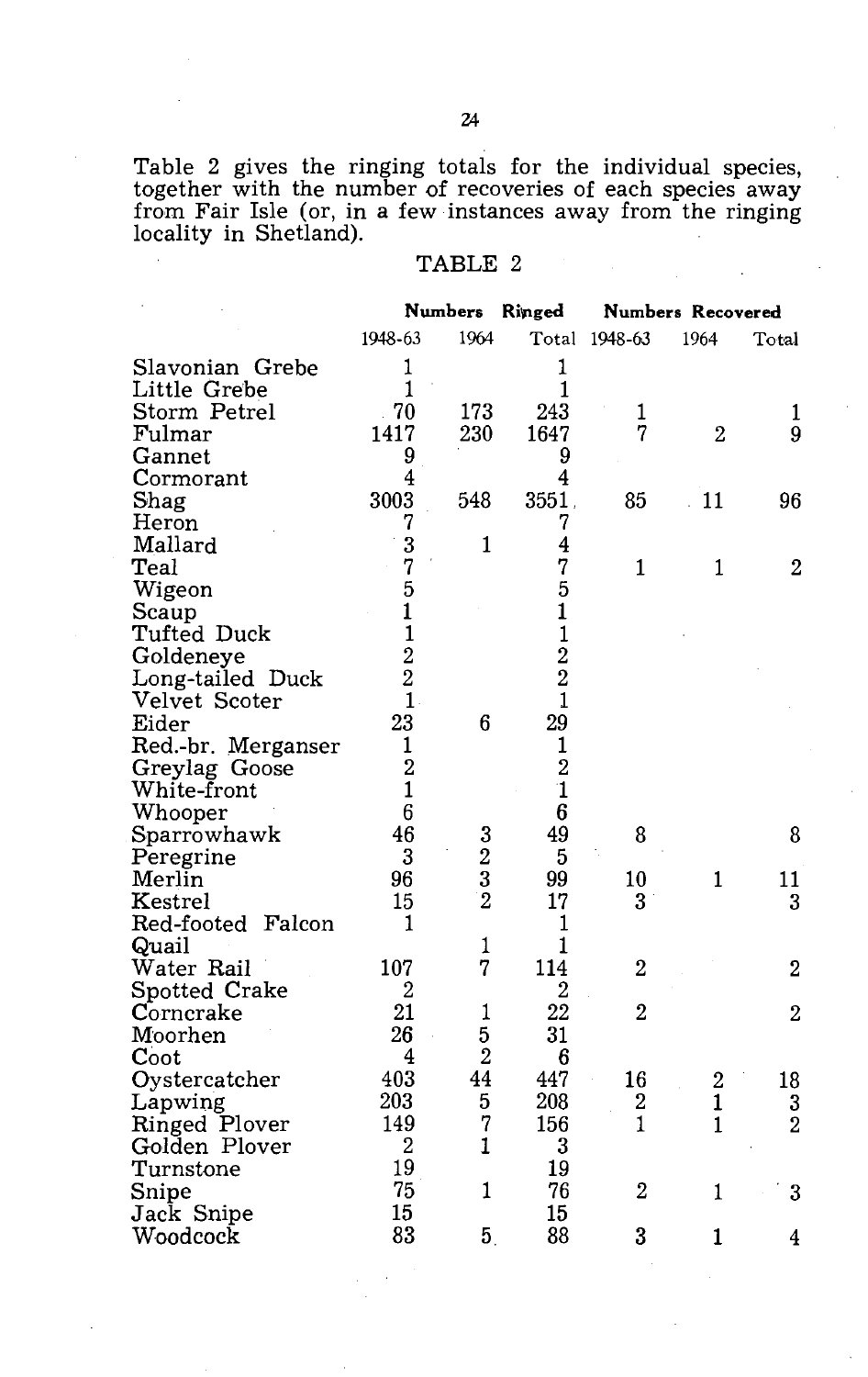| Curlew                   | 8          |                | 8              |                |                |                |  |
|--------------------------|------------|----------------|----------------|----------------|----------------|----------------|--|
| Whimbrel                 | 6          |                | 6              |                |                |                |  |
| Bar-tailed Godwit        | 4          |                | 4              | $\mathbf{1}$   |                | $\mathbf{1}$   |  |
| Green Sandpiper          | 10         | 1              | 11             |                |                |                |  |
| Wood Sandpiper           | 4          | 1              | 5              |                |                |                |  |
| Common Sandpiper         | 13         | $\overline{2}$ | 15             |                |                |                |  |
| Redshank                 | 39         | 1              | 40             | 1              |                | 1              |  |
| Spotted Redshank         | 1          |                | 1              |                |                |                |  |
| Greenshank               | 3          |                | 3              |                |                |                |  |
| Knot                     | 23         | 1              | 24             |                |                |                |  |
| Purple Sandpiper         | 47         | 4              | 51             |                |                |                |  |
| Little Stint             | 8          | 2              | 10             |                |                |                |  |
| Western Sandpiper        | 1          |                | 1              |                |                |                |  |
| Am. Pectoral Sandpiper 2 |            |                | $\overline{2}$ |                |                |                |  |
| Dunlin                   | 111        | 10             | 121            | $\overline{2}$ |                | $\bf{2}$       |  |
| Sanderling               | 39         | 3              | 42             |                |                |                |  |
| Ruff                     | 4          | 1              | 5              | 1              |                | 1              |  |
| Red-necked Phalarope     | 2          |                | 2              |                |                |                |  |
| Arctic Skua              | 1063       | 4              | 1067           | 18             | 3              | 21             |  |
| Bonxie                   | 322        | 46             | 368            | 3              |                | 3              |  |
| Pomarine Skua            | 1          |                | 1              |                |                |                |  |
| Great Blackback          | 189        | 31             | 220            | 10             | 2              | 12             |  |
| Lesser Blackback         | 235        | 14             | 249            | 3              | 1              | 4              |  |
| Herring Gull             | 330        | 80             | 410            | 8              | 2              | 10             |  |
| Common Gull              | 38         | 1              | 39             |                |                |                |  |
| Glaucous Gull            | 5          |                | 5              | 1              |                | 1              |  |
| Black-headed Gull        | 34         |                | 34             | $\overline{2}$ |                | $\overline{2}$ |  |
| Kittiwake                | 69         | 48             | 117            |                | 1              | $\mathbf{1}$   |  |
| Common Tern              | 11         |                | 11             |                |                |                |  |
| Arctic <b>T</b> ern      | 95         |                | 95             |                |                |                |  |
| Razorbill                | 294        | 72             | 366            | 15             | 3              | 18             |  |
| Little Auk               | 4          |                | 4              |                |                |                |  |
| Guillemot                | 231        | 63             | 294            | 9              | $\overline{2}$ | 11             |  |
| Black Guillemot          | 223        | 27             | 250            | $\overline{2}$ |                | $\mathbf 2$    |  |
| Puffin                   | 3375       | 119            | 3494           | 4              |                |                |  |
| Wood Pigeon              | 14         | 2              | 16             |                | 1              | $\frac{4}{1}$  |  |
| Turtle Dove              | 12         |                | 12             |                |                |                |  |
| Collared Dove            | 1          | 1              | $\overline{2}$ |                |                |                |  |
| Cuckoo                   | 26         | 4              | 30             | 1              |                | 1              |  |
| Long-eared Owl           | 30         | $\overline{2}$ | 32             | 1              | 1              | 2              |  |
| Short-eared Owl          | 1          |                | $\cdot$ 1      |                |                |                |  |
| Swift                    | 5          | 2              | 7              | 1              |                | ľ              |  |
| Great Spotted Wood.      | 7          |                | 7              |                |                |                |  |
| Wryneck                  | 33         |                | 33             |                |                |                |  |
| Short-toed Lark          | 1          | 1              | $\overline{2}$ |                |                |                |  |
|                          | 1          |                | $\mathbf{1}$   |                |                |                |  |
| Woodlark<br>Skylark      |            |                | 311            | $\bf{2}$       |                |                |  |
| Swallow                  | 305        | 6<br>7         | 78             | 1              |                | 1              |  |
| House Martin             | 71         |                |                |                |                |                |  |
|                          | $\cdot$ 20 | 13             | 33             |                |                |                |  |
|                          |            |                |                |                |                |                |  |

25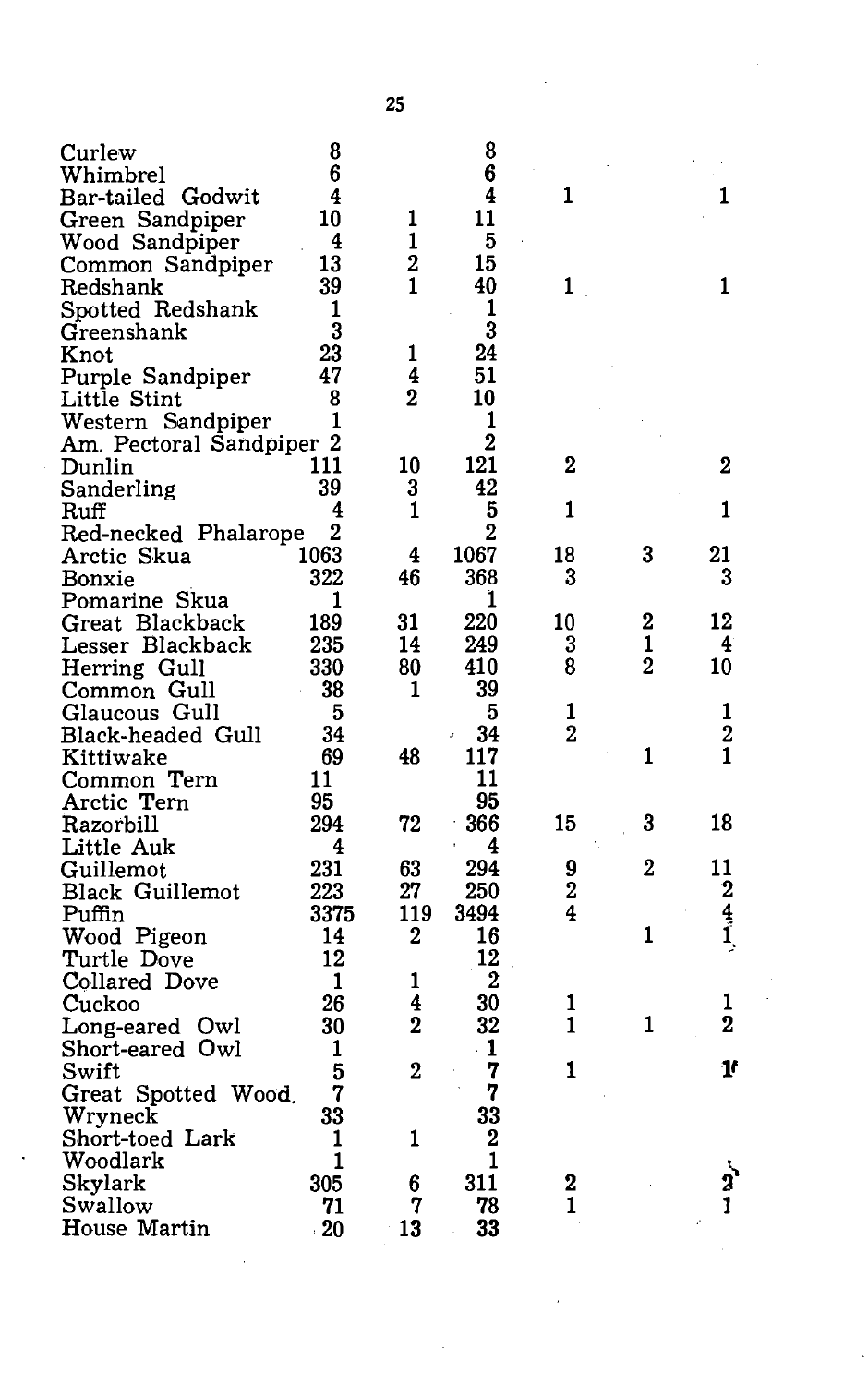| Raven                  | $\mathbf{1}$   |                | 1              |                |   |     |
|------------------------|----------------|----------------|----------------|----------------|---|-----|
| Hooded Crow            | 8              | 3              | 11             |                |   |     |
| Rook                   | 4              |                | 4              |                |   |     |
| Great Tit              | 1              |                | 1              |                |   |     |
| Blue Tit               | $\overline{2}$ |                | $\overline{2}$ |                |   |     |
| Treecreeper            | 1              |                | 1              |                |   |     |
| Wren                   | 318            | 8              | 326            |                |   |     |
| Dipper                 | 4              |                | 4              |                |   |     |
| Mistle Thrush          | 8              |                | 8.             |                |   |     |
| Fieldfare              | 152            | 18             | 170            |                |   |     |
| Song Thrush            | $-457$         | 21             | 478            | 13             |   | 13  |
| Redwing                | 2257           | 166            | 2423           | 20             | 3 | 23  |
| Dusky Thrush           | 1              |                | 1              |                |   |     |
| Black-throated Thrush  | 1              |                | 1              |                |   |     |
| Ring Ouzel             | 58             | 1              | 59             | 1              |   | 1   |
| Blackbird              | 7506           | 527            | 8033           | 137            | 8 | 145 |
| Grey-cheeked Thrush    | 2              |                | 2              |                |   |     |
| Wheatear               | 7370           | 337            | 7707           | 35             | 3 | 38  |
| Black-eared Wheatear   |                | 2              | 2              |                |   |     |
| Stonechat              | 12             |                | 12             |                |   |     |
| Whinchat               | 205            | 12             | 217            | 1              |   | 1   |
| Redstart               | 547            | 14             | 561            |                |   |     |
| <b>Black Redstart</b>  | 27             | 8              | 35             |                |   |     |
| Nightingale            | 1              |                | 1              |                |   |     |
| Thrush Nightingale     | $\overline{2}$ |                | $\overline{2}$ |                |   |     |
| Bluethroat             | 77             | 3              | 80             | 1              |   | 1   |
| Robin                  | 1739           | 67             | 1806           | 10             | 1 | 11  |
| Grasshopper Warbler    | 13             | 3              | 16             |                |   |     |
| Lanceolated<br>Warbler | 3              |                | 3              |                |   |     |
| Pallas's Grasshopper   |                |                |                |                |   |     |
| Warbler                | 1              |                | 1              |                |   |     |
| River Warbler          | 1              |                | 1              |                |   |     |
| Great Reed Warbler     |                | 1              | 1              |                |   |     |
| Reed Warbler           | 30             | 3              | 33             |                |   |     |
| Marsh Warbler          | 15             | $\overline{2}$ | 17             |                |   |     |
| Paddyfield Warbler     | 1              |                | 1              |                |   |     |
| Thick-billed Warbler   | 1              |                | 1              |                |   |     |
| Sedge Warbler          | 107            | 9              |                |                |   |     |
| Aquatic Warbler        |                |                | 116            |                |   |     |
| Melodious Warbler      | 4              |                | 4              |                |   |     |
| Icterine Warbler       | 1              | 1              | $\overline{2}$ |                |   |     |
|                        | 18             | 1              | 19             |                |   |     |
| Booted Warbler         | 1              |                | 1              |                |   |     |
| Blackcap               | 382            | 22             | 404            | $\overline{2}$ |   | 2   |
| Barred Warbler         | 84             | 5              | 89             |                |   |     |
| Garden Warbler         | 540            | 28             | 568            |                |   |     |
| Whitethroat            | 324            | 17             | 341            |                |   |     |
| Lesser Whitethroat     | 126            | 10             | 136            |                |   |     |
| Subalpine Warbler      | 4              | 1              | 5              |                |   |     |
| Willow Warbler         | 794            | 13             | 807            |                |   |     |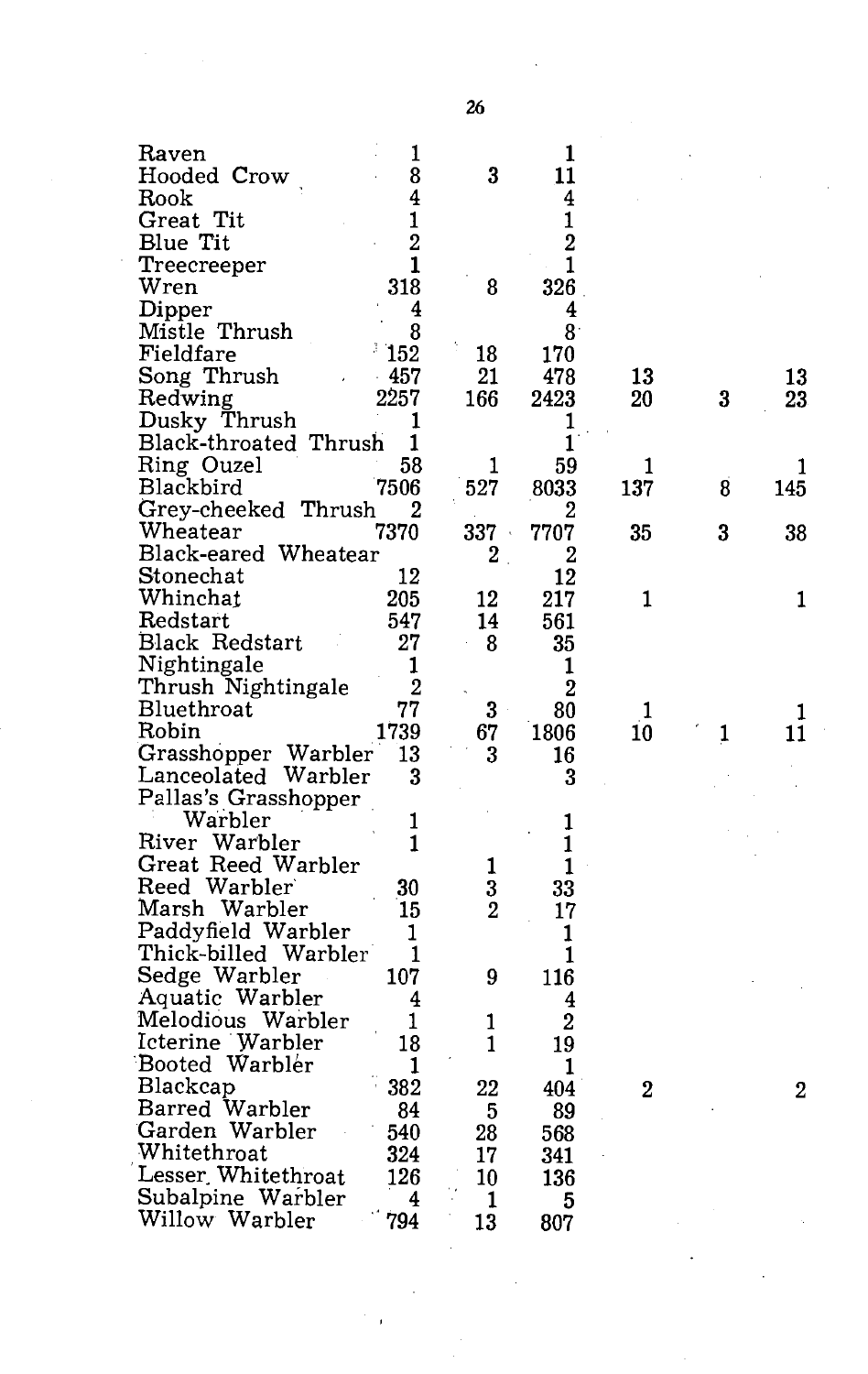| Greenish Warbler         | 5           |                         | 5              |                  |   |                |
|--------------------------|-------------|-------------------------|----------------|------------------|---|----------------|
| Chiffchaff               | 128         | 5                       | 133            |                  |   |                |
| Wood Warbler             | 15          |                         | 15             |                  |   |                |
| Bonelli's Warbler        | 1           |                         | 1              |                  |   |                |
| Arctic Warbler           | 6           | 4                       | 10             |                  |   |                |
| Yellow-browed            |             |                         |                |                  |   |                |
| Warbler                  | 17          | 1                       | 18             |                  |   |                |
| Dusky Warbler            | 1           |                         | 1              |                  |   |                |
| Goldcrest                | -311        | $\mathbf{2}$            | 313            |                  |   |                |
| Spotted Flycatcher       | 144.        | 19                      | 163            | 1                |   | 1              |
| Pied Flycatcher          | 281         | 14                      | 295            | $\overline{2}$   |   | 2              |
| Red-breasted Fly.        | 27          | $\overline{2}$          | 29             |                  |   |                |
| <b>Hedge Sparrow</b>     | 362         | 36                      | 398            | 3                |   | 3              |
| Meadow Pipit             | 3730        | 191                     | 3921           | 32               |   | 32             |
| Tree Pipit               | 152         | 6                       | 158            |                  |   |                |
| Petchora Pipit           | 1           |                         | 1              |                  |   |                |
| Red-throated Pipit       | 1           |                         | 1              |                  |   |                |
| Rock Pipit               | 2987        | 181                     | 3168           | 6                |   | 6              |
| Richard's Pipit          | 3           |                         | 3              |                  |   |                |
| Tawny Pipit              | 1           |                         | $\mathbf{1}$   |                  |   |                |
| Pied/White Wagtail       | 231         | 19                      | 250            | 3                |   | 3              |
| Grey Wagtail             | 4           |                         | 4              | 1                |   | 1              |
| Yellow Wagtail spp.      | 6           |                         | 6              |                  |   |                |
| Yellow-headed Wagtail    | 3           |                         | 3              |                  |   |                |
| Waxwing                  | 7           |                         | 7              |                  |   |                |
| Great Grey Shrike        | 17          | 5.                      | 22             |                  |   |                |
| Lesser Grey Shrike       | 3           |                         | 3              |                  |   |                |
| Woodchat Shrike          | 3           |                         | 3              |                  |   |                |
| Red-backed Shrike        | 33          | 2                       | 35             |                  |   |                |
| Starling                 | 4849        | 304                     | 5153           | 32               | 4 | 36             |
| Rose-coloured Starling 1 |             |                         | 1              |                  |   |                |
| Greenfinch               | 10          |                         | 10             |                  |   |                |
| Goldfinch                | 1           | 1                       | 2              |                  |   |                |
|                          | 97          | $\overline{\mathbf{5}}$ | 102            |                  |   |                |
| Siskin                   | 9           | $-1$                    | 10             |                  |   |                |
| Linnet                   | 1661        | 41                      | 1702           | $\boldsymbol{2}$ |   | $\overline{2}$ |
| Twite                    | 94          |                         | 94             |                  |   |                |
| Redpoll                  | $\mathbf 2$ |                         | 2              |                  |   |                |
| Arctic Redpoll           | 6           |                         | 6              |                  |   |                |
| Bullfinch                | 15          | $\mathbf 2$             | 17             |                  |   |                |
| Scarlet Grosbeak         | 255         |                         | 255            | $\cdot$ 1        |   | 1              |
| Crossbill                | 35          |                         | 35             |                  |   |                |
| Parrot Crossbill         |             | 4                       | 440            |                  |   |                |
| Chaffinch                | 436<br>198  | 12                      | 210            |                  | 1 | 1              |
| <b>Brambling</b>         |             | 1                       | 16             |                  |   |                |
| Yellow Hammer            | $15 -$      |                         | $\mathbf{1}$ . |                  |   |                |
| Corn Bunting             | 1           |                         | 3              |                  |   |                |
| Red-headed Bunting       | 3           |                         |                |                  |   |                |
| Yellow-breasted          |             |                         | $\overline{2}$ |                  |   |                |
| <b>Bunting</b>           | 2           |                         |                |                  |   |                |

Zl

 $\overline{\phantom{a}}$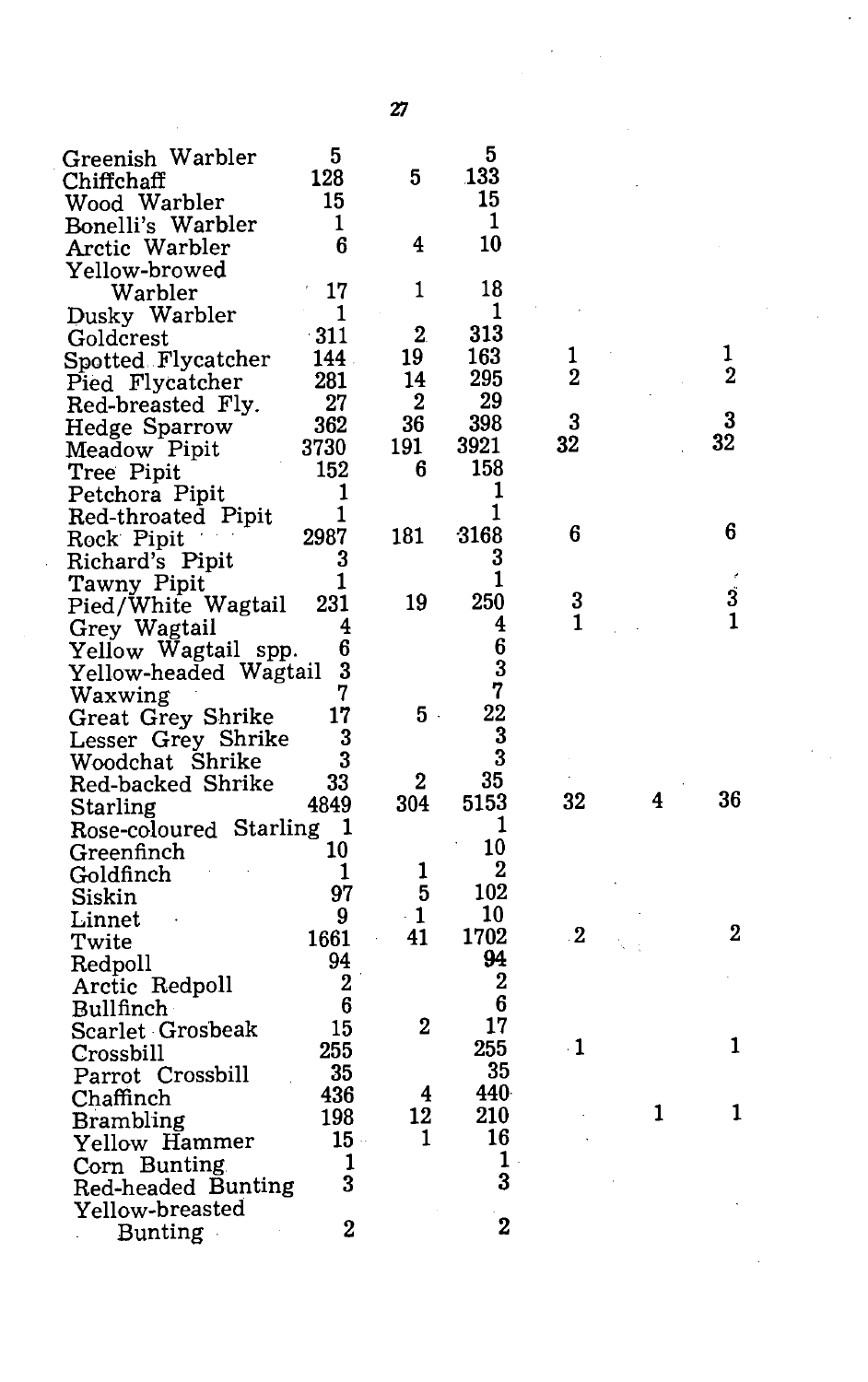| Ortolan         | 5     |      | 6     |     |    |     |
|-----------------|-------|------|-------|-----|----|-----|
| Rustic Bunting  | 3     |      |       |     |    |     |
| Little Bunting  | 8     |      | 9     |     |    |     |
| Reed Bunting    | 63    | 2    | 65    |     |    |     |
| Lapland Bunting | 29    |      | 29    |     |    |     |
| Snow Bunting    | 153   |      | 157   | 2   |    |     |
| Song Sparrow    |       |      |       |     |    |     |
| House Sparrow   | 749   | 9    | 758   |     |    |     |
| Tree Sparrow    | 9     |      |       |     |    |     |
| GRAND TOTAL     | 53607 | 3795 | 57402 | 535 | 58 | 593 |

#### *Reco'Veries* **1964**

Recoveries of 58 birds ringed by the Observatory were reported during the year. Three birds ringed elsewhere were controlled on Fair Isle during 1964.

As complete details of all these recoveries will be published in the next bulletin, as per usual, only the cream of recoveries are mentioned below. Fulmar chicks of 1961 and 1962 were found dead at Easington (Durham) in August and at Winterton-on-sea (Norfolk) in March respectively. On 30th August, young Shags were found dead at Shapinsay (Orkney) and Portmahomack (Ross-shire), they had been ringed two months earlier at Fair Isle. A juvenile  $\sigma$  Teal ringed on 3rd September 1962' was shot in Jutland on 17th September 1964. This is our second Teal recovery from only seven ringed on the isle. One of 1964's pullus Oystercatchers was killed at Morlaix (Finisterre) France only two months later. One of last year's Lapwings reported in Spain in the winter. A juvenile Ringed Plover ringed on 31st August 1961 was reported from Oued Bou Regreg, Rabat, Morocco, on 31st December 1964; only our second recovery of this species.

A pullus Snipe of 1959 shot near Kilkenny, Ireland in December and a May. 1964 Woodcock shot in Cork on 20th December. A pullus Lesser Black-backed Gull of 1960 reported from Portugal on 22nd September. We made a special effort on pulli Kittiwakes This summer. and one ringed on 1st July was killed on Horse Island, White Bay, Newfoundland on 20th October. Three Razorbills and two Guillemots were reported from the south west Norway area. A Woodpigeon ringed on 13th July 1963 was found dead at Insel Sylt, Germany on 12th May. A Long-eared Owl ringed on 1st November 1964 was found dead seven days later at Zandvoort, Netherlands. A four year old Wheatear was caught alive in Morocco and one of this year's juveniles was shot in Portugal. A Reed Warbler ringed on 4th September, 1964 was found at Hillswick, 75 miles north, on the 7th September. A Starling ringed on 16th March 1964 was found dead at Liperi

28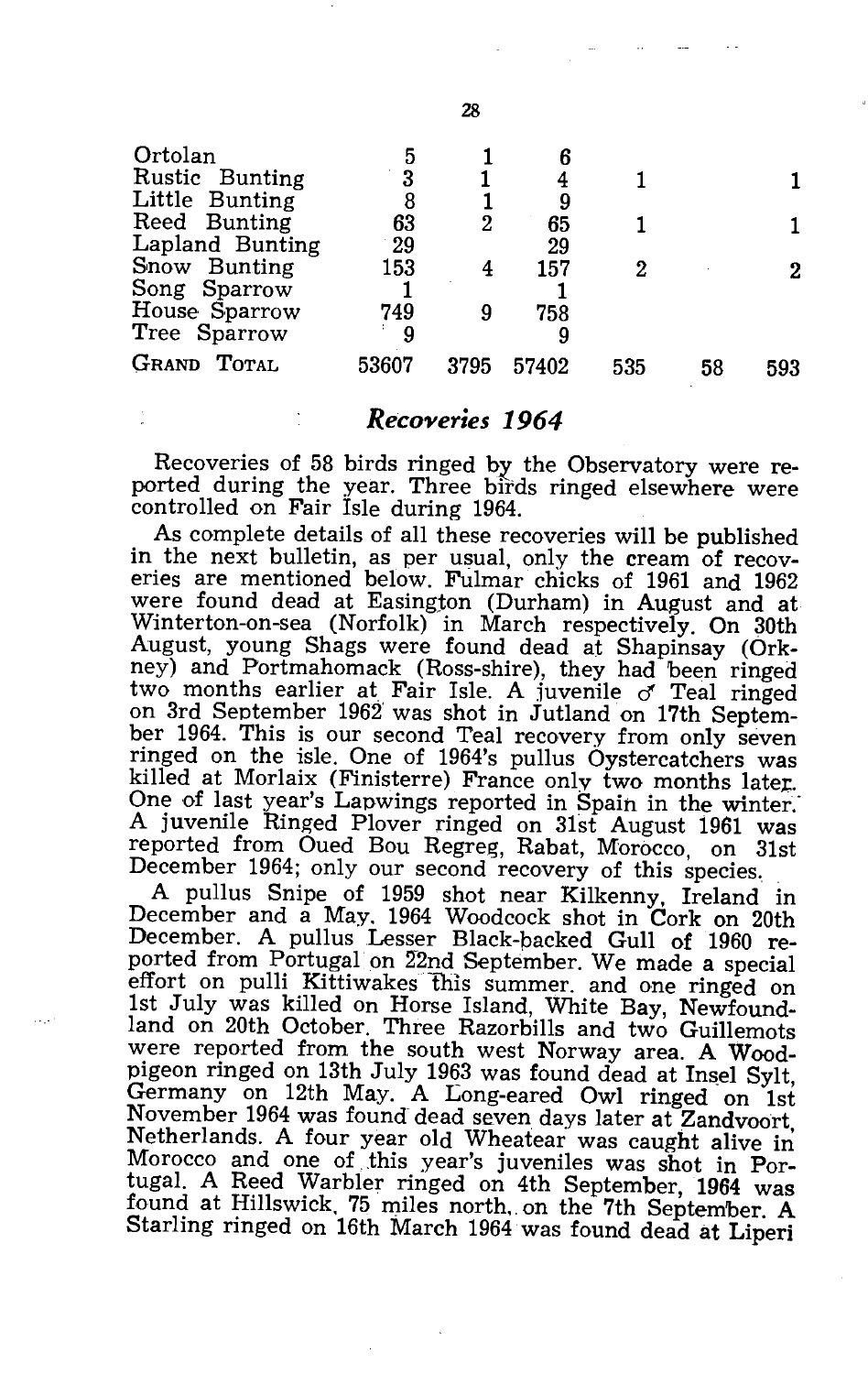in Finland on 4th May; 30 degrees east and three degrees north of Fair Isle. A Brambling ringed on 11th October 1962 was controlled on 18th October 1964 in Belgium.

Several of our colour banded Oystercatchers have been reported this winter from the North Wales and Lancashire area; and a colour banded bird nesting this summer at Easter Lother had been ringed in the Cheshire Dee.

Ringed Strangers: Adult Storm Petrels controlled at Fair Isle on 22nd June and 5th August 1964 had been ringed at Foula on 18th August 1962 and 15th August 1963 respectively. Our third' control, a Wheatear, also came from Foula; ringed there on 25th August 1963, and caught at Fair Isle on 21st April 1964.

#### *Publications*

Bulletin Vol. 5, No. 4 was sent out in October and the annual report for 1963 was circulated in September. The next bulletin covering most aspects of 1964 will be published in April.

#### *Request*

The Bird Observatory has just purchased a slide projector for lecture purposes at the Observatory and we would be extremely pleased to receive copies or spares of photographs taken at Fair Isle, especially of rare birds. Please send them to the Warden at Fair Isle.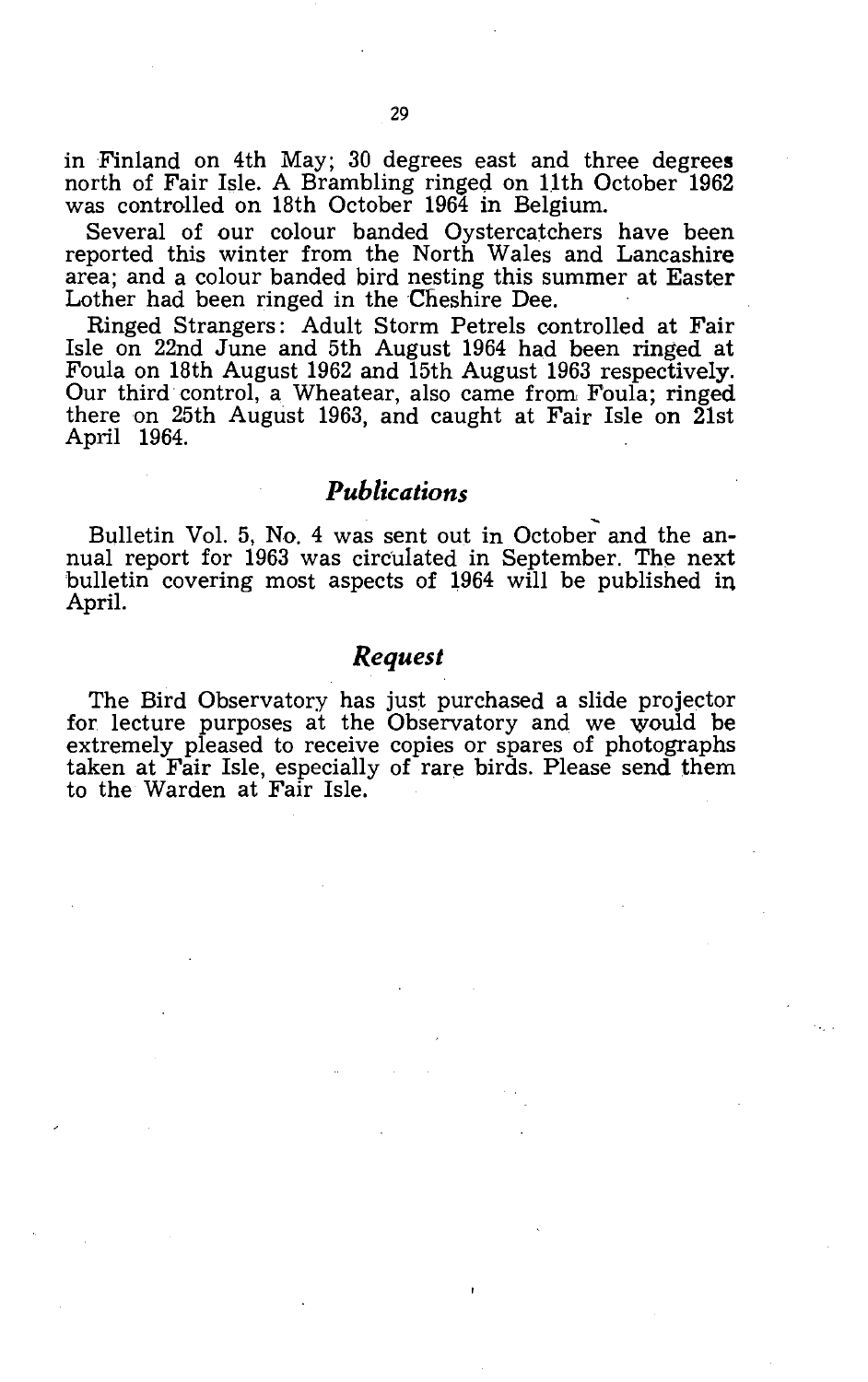*To be published in October 1965* 

## *tt* **Fair Isle and its Birds"**

by

#### *KENNETH WILLIAMSON, F.R.s.E.*

with

A LIST OF THE BIRDS OF FAIR ISLE, with notes on status,

by PETER DAVIS, B.A.

#### *Price 30s*

Send your remittance now for a copy to

## THE **BIRD BOOKSHOP**

(MANAGED BY THE SCOTTISH ORNITHOLOGISTS' CLUB)

*The Scottish Centre for Ornithology and Bird Protection* 

21 REGENT TERRACE, EDINBURGH 7

All orders delivered post free. Terms: Strictly cash with order. Ask for latest Catalogue.